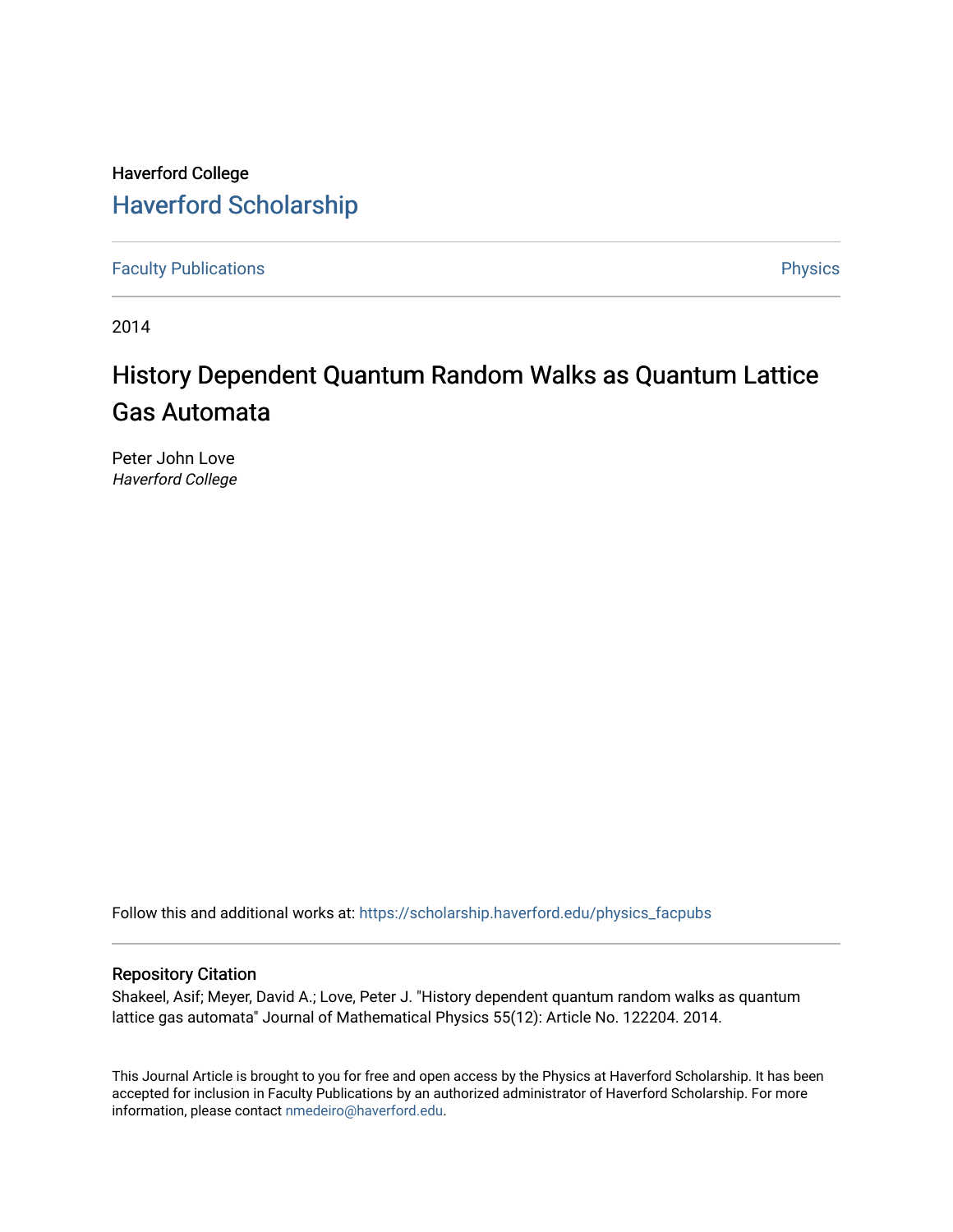

# **[History dependent quantum random walks as quantum](http://dx.doi.org/10.1063/1.4903977) [lattice gas automata](http://dx.doi.org/10.1063/1.4903977)**

Asif Shakeel,<sup>1[,a\)](#page-1-0)</sup> David A. Meyer,<sup>2,a)</sup> and Peter J. Love<sup>1,a)</sup> <sup>1</sup>*Department of Physics, Haverford College, Haverford, Pennsylvania 19041, USA* <sup>2</sup>*Department of Mathematics, University of California*/*San Diego, La Jolla, California 92093-0112, USA*

(Received 9 May 2014; accepted 29 November 2014; published online 22 December 2014)

Quantum Random Walks (QRW) were first defined as one-particle sectors of Quantum Lattice Gas Automata (QLGA). Recently, they have been generalized to include history dependence, either on previous coin (internal, i.e., spin or velocity) states or on previous position states. These models have the goal of studying the transition to classicality, or more generally, changes in the performance of quantum walks in algorithmic applications. We show that several history dependent QRW can be identified as one-particle sectors of QLGA. This provides a unifying conceptual framework for these models in which the extra degrees of freedom required to store the history information arise naturally as geometrical degrees of freedom on the lattice. <sup>C</sup> *2014 AIP Publishing LLC.* [\[http:](http://dx.doi.org/10.1063/1.4903977)//[dx.doi.org](http://dx.doi.org/10.1063/1.4903977)/[10.1063](http://dx.doi.org/10.1063/1.4903977)/[1.4903977\]](http://dx.doi.org/10.1063/1.4903977)

### **I. INTRODUCTION**

Classical random walks<sup>[1](#page-15-0)</sup> provide a discrete model for the heat/diffusion equation, in which the variance of position after *T* steps scales as  $T^{1/2}$ .<sup>2-[6](#page-15-2)</sup> Beyond their physical significance, random walks also have a host of algorithmic applications, ranging from Monte Carlo methods<sup>[7](#page-15-3)</sup> to probabilistic SATISFIABILITY solvers. $8,9$  $8,9$ 

Similarly, *quantum* random walks (QRW) provide discrete models for the Dirac equation<sup>[10](#page-15-6)</sup> in which the variance in position after  $T$  steps scales as  $T$ ,<sup>[11](#page-15-7)</sup>, for the following reason. The Dirac equation is a ∆*x*/∆*t* constant continuum limit of the QRW in 1 dimension. Taking a (∆*x*) 2 /∆*t* constant continuum limit gives the Schrödinger equation<sup>[12](#page-15-8)</sup> which has position variance scaling as it does in the diffusion equation (which is the same continuum limit of the classical random walk). In the scope of search algorithms, Grover's quantum search algorithm<sup>[13](#page-15-9)</sup> can be understood as a QRW in the presence of a potential, and QRW search algorithms have been found for hypercubes<sup>[14](#page-15-10)</sup> and for cubic lattices in various dimensions.<sup>[15](#page-15-11)</sup> Continuous time analogs of random walks are partic-ularly natural in the quantum setting, where Hamiltonian evolution can be defined.<sup>[16](#page-15-12)</sup> These give algorithms for spatial search<sup>[17](#page-15-13)[,18](#page-15-14)</sup> and  $nA$ <sub>NND</sub> tree evaluation,<sup>[19](#page-15-15)</sup> and provide an example of a provable exponential speedup for the problem of traversing a pair of binary trees connected by a random  $cycle.<sup>20</sup>$  $cycle.<sup>20</sup>$  $cycle.<sup>20</sup>$ 

Classical random walks have been generalized to retain a history of previous positions. The self-avoiding random walk was introduced to model configurations of polymers.<sup>[21,](#page-15-17)[22](#page-15-18)</sup> Even before the model was formalized, it was recognized that the self-avoidance condition would lead to increased scaling of the linear size of the conformation with the length of the polymer and hence increased viscosity.<sup>[22](#page-15-18)[–24](#page-16-0)</sup> Nothing has been proved about this scaling (above dimension 1), however, but a closely related model, the loop-erased random walk, has been defined and is more amenable to analysis.<sup>[25](#page-16-1)</sup> Consequently, the latter has been incorporated into improved algorithms for uniformly sampling spanning trees in a graph<sup>[26](#page-16-2)</sup> and more generally into the Propp-Wilson algorithm for exact sampling from the equilibrium distribution of a Markov chain.<sup>[27,](#page-16-3)[28](#page-16-4)</sup>

<span id="page-1-0"></span>a)Electronic mail: [asif.shakeel@gmail.com;](mailto:asif.shakeel@gmail.com) [dmeyer@math.ucsd.edu;](mailto:dmeyer@math.ucsd.edu) and [plove@haverford.edu.](mailto:plove@haverford.edu)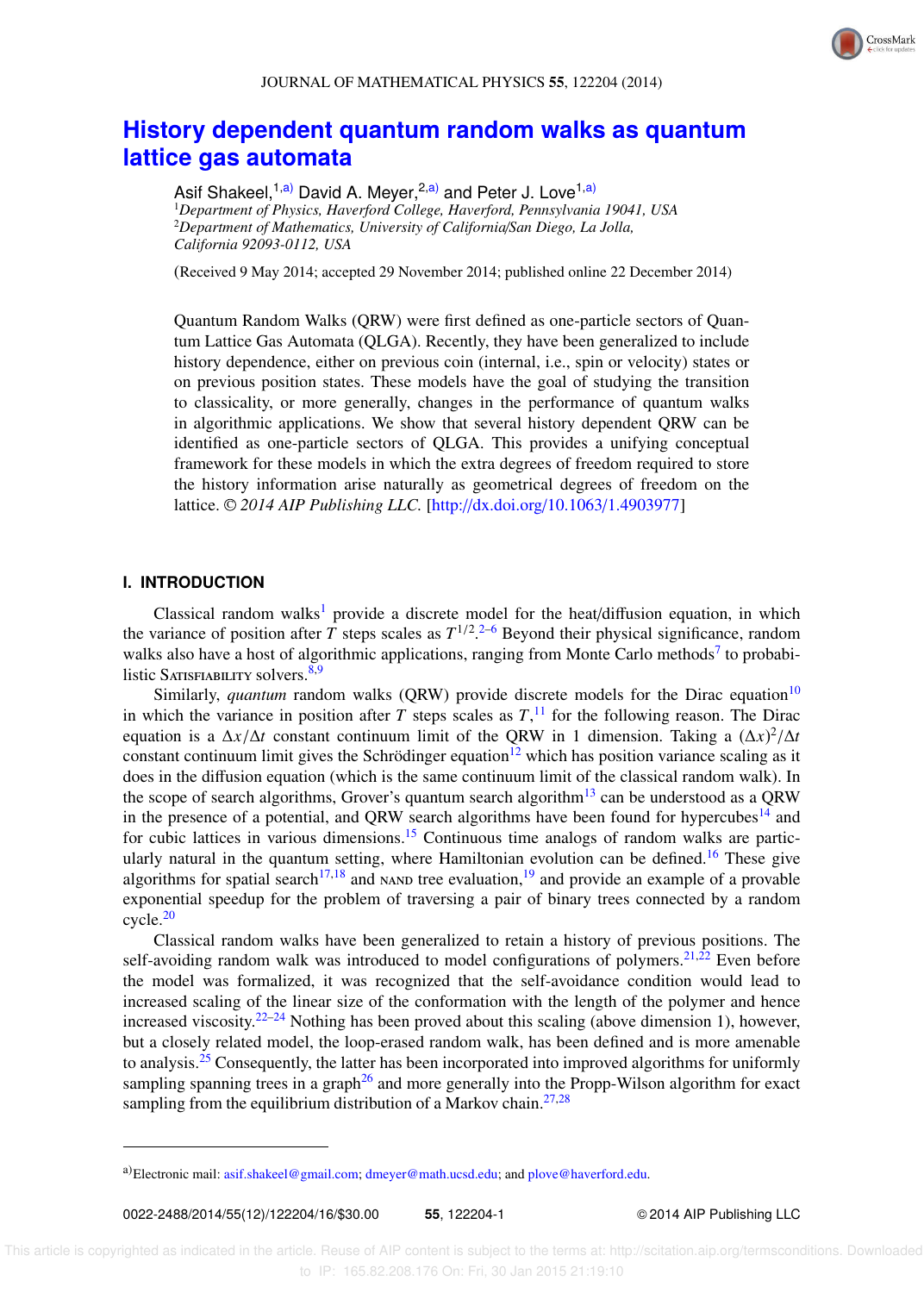Given what is known about classical and quantum random walks, and about classical random walks with memory, it is very natural to investigate quantum counterparts of the latter. Several groups have done so, proposing a variety of models for history dependent QRW,<sup>[29](#page-16-5)[–34](#page-16-6)</sup> including one (in continuous time<sup>[35](#page-16-7)</sup>) explicitly motivated by the algorithmic problem of finding a connecting path in the glued binary trees problem mentioned above. The standard QRW in one dimension was first defined as the one-particle sector of a quantum lattice gas automaton  $(QLGA)$ .<sup>[10](#page-15-6)</sup> Recently, more general multi-particle quantum lattice gas models have been studied as special cases of quantum cellular automata (QCA).<sup>[36](#page-16-8)</sup> In this paper, we combine these observations to show that each of the history dependent QRW defined to date is, in fact, a QLGA and thus, *a fortiori*, a QCA. Beyond providing a unifying framework within which to construct and compare these models, QCA, with their physical interpretation as discretized quantum field theories, suggest possible physical meanings, and even instantiations, of history dependent QRW.

The paper is organized as follows. In Sec.  $II$ , we introduce discrete quantum random walks, and from the literature, describe the extensions of these models to include particle and site history dependence, and also to a two-dimensional non-reversing and non-repeating walk. In Sec. [III,](#page-8-0) we introduce the quantum lattice-gas automata. Then, we formulate QRW with history dependence and the non-reversing and non-repeating walk as QLGA in Sec. [IV.](#page-9-0) We close the paper with some discussion and directions for future work.

#### <span id="page-2-0"></span>**II. QRW**

We first describe a QRW and then include the history dependence as in Refs. [29–](#page-16-5)[35.](#page-16-7) A complete basis for the Hilbert space of a discrete time QRW is labelled by the position and a velocity that corresponds to the direction in which the particle has a tendency to move.<sup>[37,](#page-16-9)[38](#page-16-10)</sup> In one dimension, the position space is  $\ell^2(\mathbb{Z})$  (or some periodic quotient thereof) with computational basis elements  $|x\rangle$ ,  $x \in \mathbb{Z}$ . The velocity space for the simplest models in one dimension has computational basis  $|p\rangle$ ,  $p \in \{+1,-1\}$ , and hence is a two-dimensional space  $\mathbb{C}^2$  (the two dimensions corresponding to left and right directions on a one-dimensional lattice). The QRW Hilbert space  $H$  is

$$
\mathcal{H}=\ell^2(\mathbb{Z})\otimes\mathbb{C}^2.
$$

The state of a QRW is an element  $\psi \in \mathcal{H}$  of unit norm  $\|\psi\| = 1$ .

A QRW evolves through two consecutive unitary actions on its state:

(i) Advection

$$
A: |x\rangle |p\rangle \mapsto |x+p\rangle |p\rangle.
$$

(ii) Scattering

$$
I \otimes S : |x\rangle |p\rangle \mapsto |x\rangle S(|p\rangle),
$$

where S is a unitary map on  $\mathbb{C}^2$ . The resulting change in the two-dimensional velocity tensor factor is analogous to a coin flip, so this tensor factor is often described as a "coin." Since we are emphasizing physical interpretations in this paper, we will refer to it as velocity.<sup>[37](#page-16-9)[,38](#page-16-10)</sup>

The QRW transition *U* is

<span id="page-2-1"></span>
$$
U=A(I\otimes S).
$$

In Ref. [10,](#page-15-6) the symmetric scattering matrix,

$$
S = \begin{pmatrix} \cos \theta & i \sin \theta \\ i \sin \theta & \cos \theta \end{pmatrix},
$$
 (1)

<span id="page-2-2"></span>is used to derive the Dirac equation as a continuum limit of the QRW. History dependent QRW <sup>29-[35](#page-16-7)</sup> builds upon this basic model in two ways, which we classify as *particle* and *site* history dependence.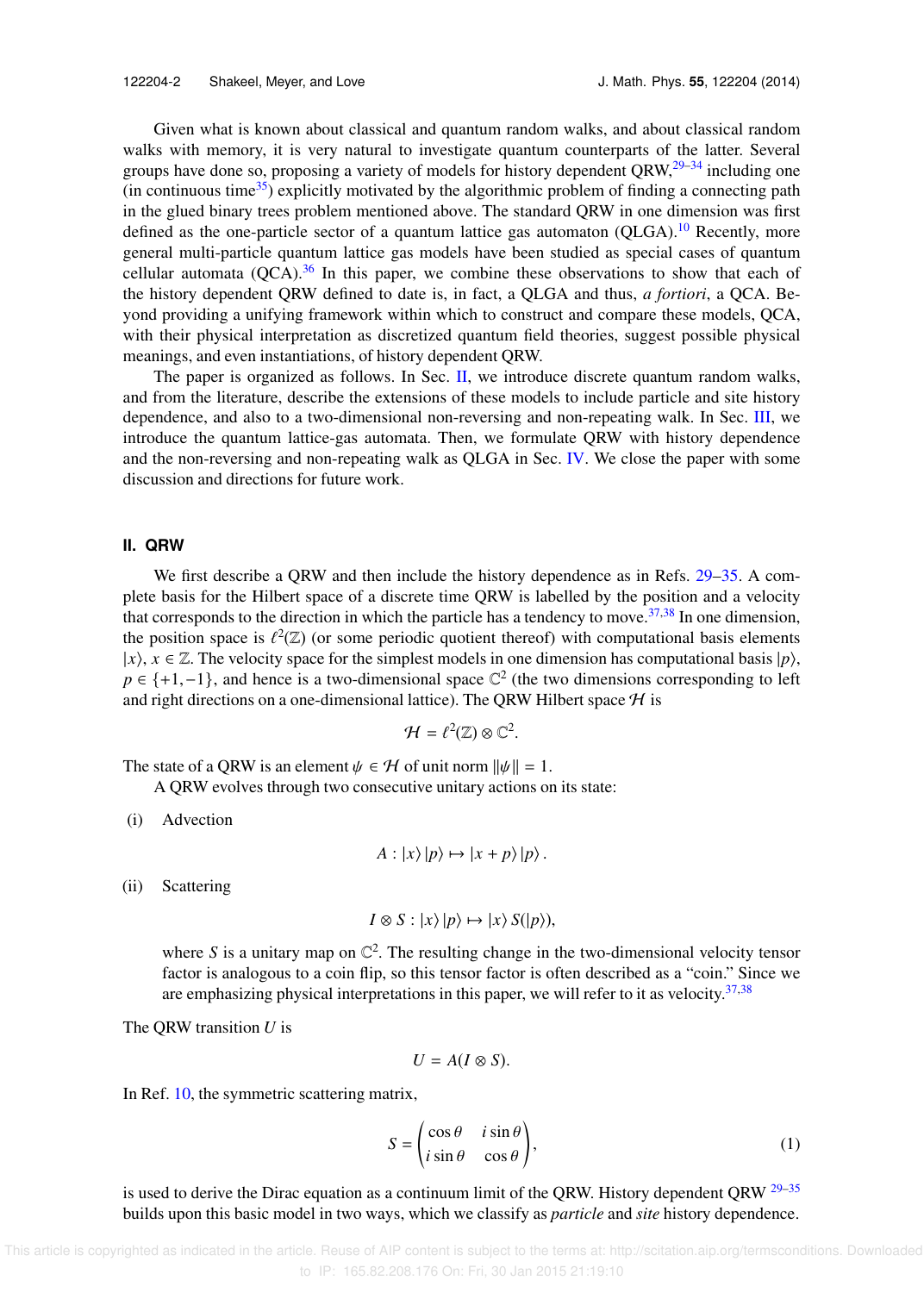#### **A. QRW with particle history dependence**

Particle history refers to models in which a particle, as it scatters from a site, updates a finite history stored in extra internal degrees of freedom, without any effect on the site. The sites can be described as being *inert*. The history that the particle carries then influences its future scattering. In the standard QRW, this is a one-step history preserving only the memory of the velocity from the previous scattering. In general, this history can be a "filtered" version of the previous scatterings, preserved in some finite dimensional Hilbert space that is part of the particle's internal state. The general Hilbert space in this case would be

$$
\mathcal{H}=\ell^2(\mathbb{Z})\otimes V_p,
$$

for some finite-dimensional *particle history* Hilbert space  $V_p$ . Scattering at a site then affects the tensor factor  $V_p$  and the advection is an operation on the tensor factor  $\ell^2(\mathbb{Z})$  controlled by the state of  $V_p$ .

We can fit most of the history dependent QRW that have been defined previously into this framework.

- (a) Several previous models maintain a history comprising a length *N* "tail" of previous veloc-ities,<sup>[29,](#page-16-5)[30](#page-16-11)[,32](#page-16-12)</sup> recorded in *N* qubits appended to the QRW position. These are updated at each time step. The current velocity is chosen in a cyclic manner from the multiple (*N*) velocities. At time step *k*, where  $1 \le k \le N$ , that velocity is scattered by a scattering operator  $S_k$ , and the resulting velocity is used in the advection step.
- (b) Another approach is to construct a model which maintains a history comprising a length *N* "tail" of sites the particle has visited prior to visiting the current site. $3<sup>1</sup>$  The step operation, i.e., the next right or left site, is determined in two stages: by flipping a coin (quantum) and then scattering the current velocity with a symmetric matrix that either "reflects" (reverses the previous velocity) or "transmits" (maintains the previous velocity), according to the coin outcome.

It is clear that case (b) can be mapped to case (a) as far as the history of previous sites is concerned, since a history of sites can be rephrased as a history of previous velocity values. We therefore only consider velocity memory. In the case (a) models,  $29,30,32$  $29,30,32$  $29,30,32$  in order to store the history, the single velocity qubit of a QRW is replaced with multiple velocity qubits,  $\bigotimes^N \mathbb{C}^2$ . The Hilbert space for a QRW with particle history is then

$$
\mathcal{H} = \ell^2(\mathbb{Z}) \otimes \bigotimes^N \mathbb{C}^2 = \ell^2(\mathbb{Z}) \otimes V_p.
$$

Computational basis elements of the Hilbert space  $H$  can be taken as

$$
|x\rangle |p_1\ldots p_N\rangle,
$$

where  $|x\rangle$  is the position, and  $|p_k\rangle \in \{|+1\rangle, |-1\rangle\}, 1 \leq k \leq N$  hold the history of velocities.

The memory of the velocities is updated each time a velocity is used to determine the next site. The ORW transition in Brun, Carteret, and Ambainis' model<sup>[29](#page-16-5)</sup> and in Rohde, Brennen, and Gilchrist's model<sup>[32](#page-16-12)</sup> (both described by case (a) above) scatters the velocity that happened  $N$  steps ago. Thus, it is convenient to split the scattering into two distinct stages as in Ref. [32,](#page-16-12) the first of which is the selection of the velocity to scatter or the *memory* operation and the other is the *ricochet* operation that refers to the interaction between the particle and the site. Since the site is inert, this is also described as the *self-interaction* of a particle. The operations in use are

(i) Memory

$$
M: |p_1p_2\ldots p_N\rangle \mapsto |p_Np_1p_2\ldots p_{N-1}\rangle.
$$

(ii) Ricochet,  $R_k$ , which depends on the velocity index  $k$ , through the selection of a  $k$ -dependent operator  $P_k$  acting on the corresponding  $k$ -th velocity.

$$
R_k: |p_1p_2\ldots p_N\rangle \mapsto |p_1p_2\ldots p_{N-1}\rangle P_k(|p_N\rangle),
$$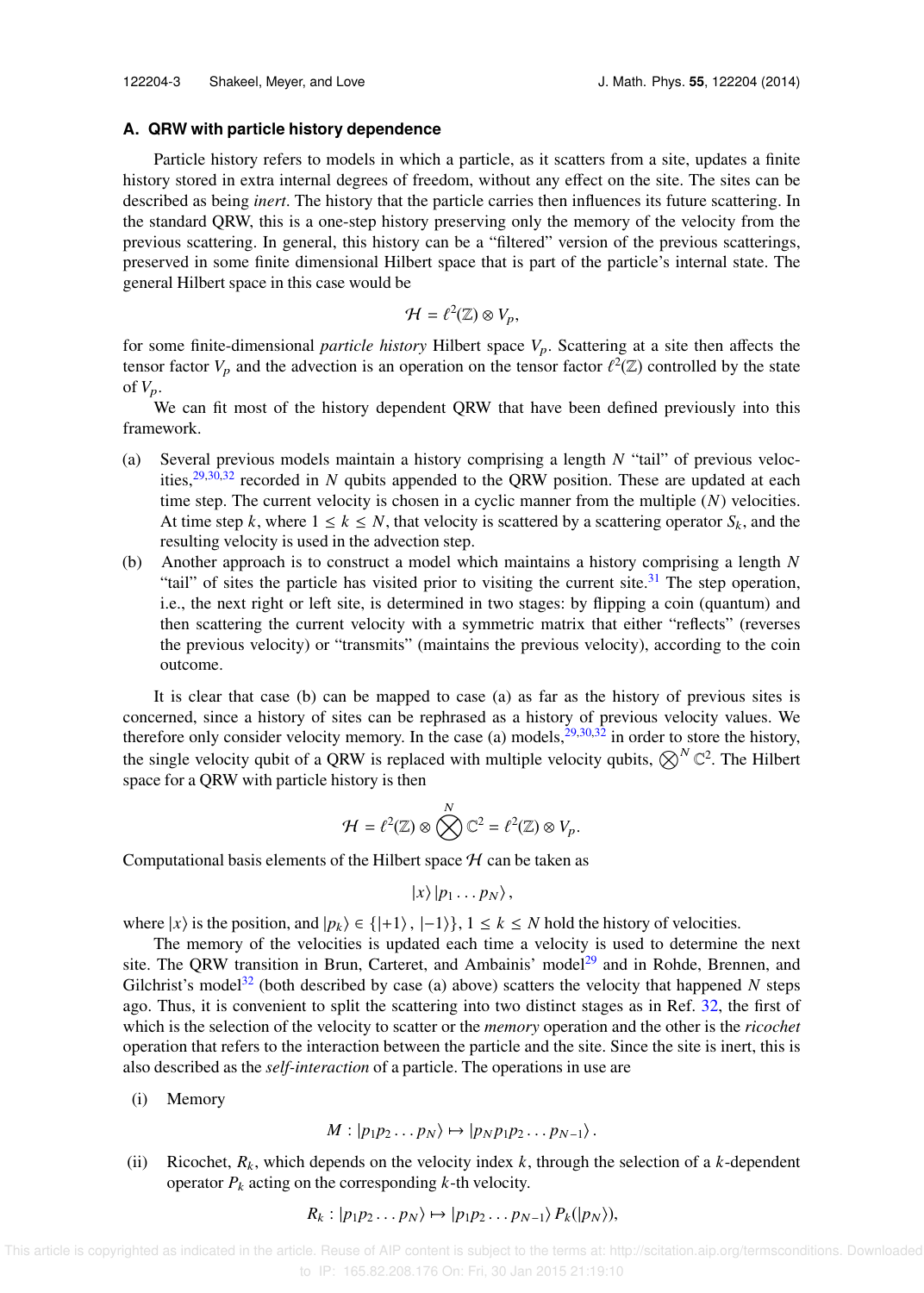where  $P_k$ ,  $1 \le k \le N$ , is the symmetric scattering matrix, parameterized by  $\theta_k$  for the *k*-th velocity selection (all  $P_k$  are identical in Ref. [32\)](#page-16-12),

$$
P_k = \begin{pmatrix} \cos \theta_k & i \sin \theta_k \\ i \sin \theta_k & \cos \theta_k \end{pmatrix}.
$$

(iii) Advection, *A*, which is the shift of the current position by the appropriate velocity value,

$$
A: |x\rangle |p_1p_2\ldots p_N\rangle \mapsto |x+p_N\rangle |p_1p_2\ldots p_N\rangle.
$$

The QRW transition in Ref. [32,](#page-16-12) let us call it *U*, is given as

$$
U=(I\otimes M)A(I\otimes R).
$$

And it is clear that a simple redefinition of *A* above to

$$
\tilde{A}: |x\rangle |p_1p_2\ldots p_N\rangle \mapsto |x+p_1\rangle |p_1p_2\ldots p_N\rangle,
$$

leads to

$$
U=\tilde{A}(I\otimes MR).
$$

The scattering operator would now be

$$
S=MR.
$$

So, we get

 $U = \tilde{A}(I \otimes S)$ .

In Mc Gettrick's model<sup>[31](#page-16-13)</sup> (described in case (b) above), the QRW transition is derived by a different method which is not achievable by simple cyclic rotation of coins, since it keeps a history of previous positions as it moves to the next one. Once phrased in terms of the current position and previous velocities, the Hilbert space on which this QRW is defined is

$$
\mathcal{H} = \ell^2(\mathbb{Z}) \otimes \mathbb{C}^2 \otimes \bigotimes^N \mathbb{C}^2 = \ell^2(\mathbb{Z}) \otimes V_p.
$$

Written in this form, we can designate the first  $\mathbb{C}^2$  tensor factor of  $V_p$  as the "control" variable needed in determining the mode of scattering and the remaining  $\mathbb{C}^2$  factors are the record of previous velocities. The computational basis elements of the Hilbert space  $H$  are

$$
|x\rangle |c\rangle |p_1\ldots p_N\rangle,
$$

where  $|x\rangle$  is the position,  $|c\rangle \in \{ |0\rangle, |1\rangle \}$  is the control state, and  $|p_k\rangle \in \{ |+1\rangle, |-1\rangle \}$ ,  $1 \le k \le N$ , hold the history of velocities.

The model studied in Ref. [31](#page-16-13) uses a history with one previous velocity,  $N = 1$ , or equivalently one previous position (two positions in total). We give a simple generalization of the scattering scheme used there to an arbitrary number of velocities *N*. There is a memory operation as in the particle history dependence just considered, performing a circular shift of the velocity history. Then, there is a two-stage operation. Its first stage is the *ricochet-control* whose outcome determines the next ricochet mode. This ricochet-control is a simple symmetric scattering on the |*c*⟩ factor (control variable). The next stage is the *ricochet* operation which is a controlled action by the control variable on the velocity part of the space to determine the velocity for the next move. The operations in use for this scheme are

(i) Memory

$$
M: |c\rangle |p_1p_2\ldots p_{N-1}p_N\rangle \mapsto |c\rangle |p_Np_1\ldots p_{N-2}p_{N-1}\rangle.
$$

(ii) Ricochet-control

$$
C: |c\rangle |p_1p_2\ldots p_N\rangle \mapsto U_s(|c\rangle) |p_1p_2\ldots p_N\rangle,
$$

where  $U_s$  is a symmetric scattering matrix.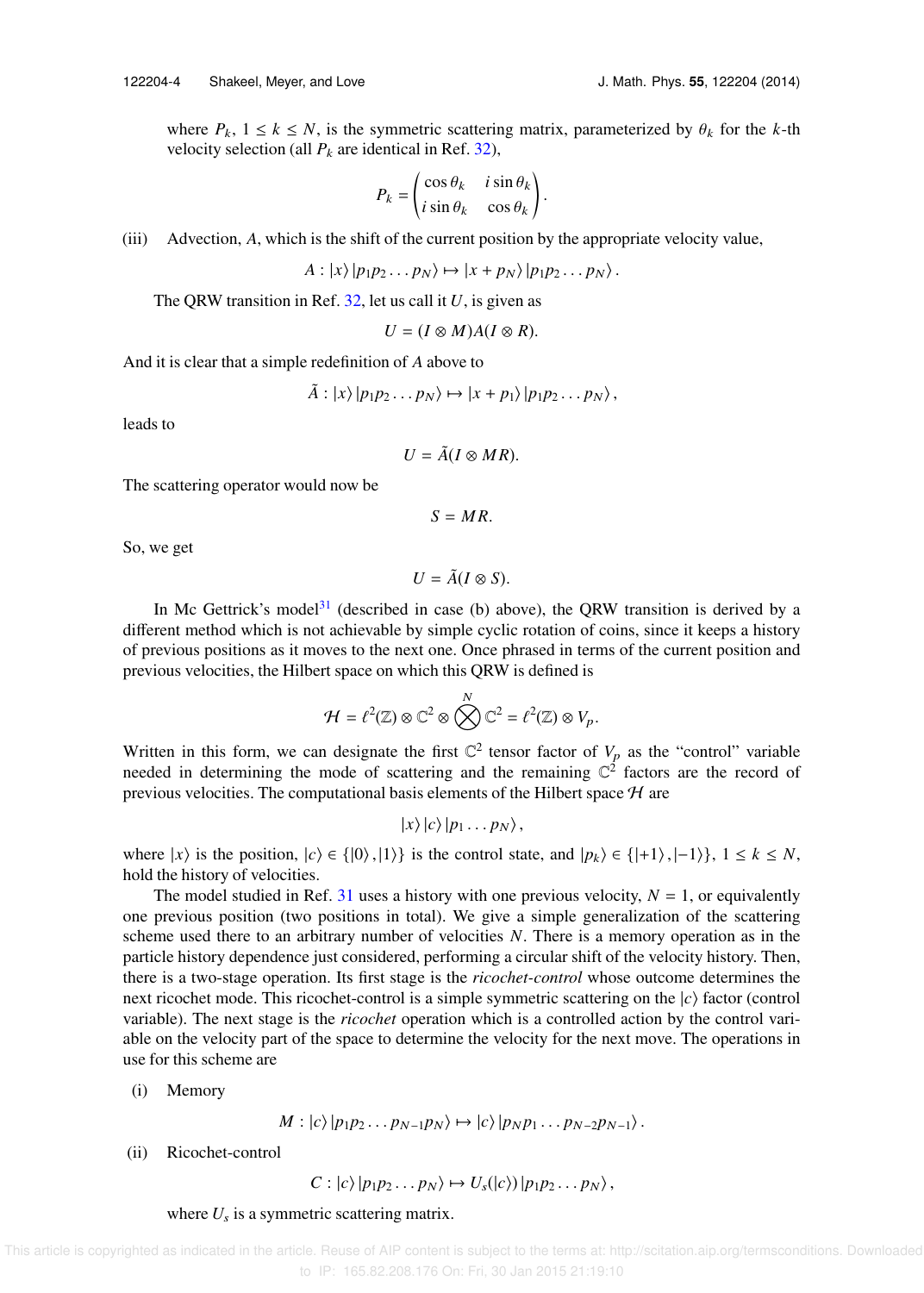#### (iii) Ricochet

$$
R: |c\rangle |p_1p_2\ldots p_N\rangle \mapsto |c\rangle U_c(|p_1\cdot p_2\rangle) |p_2\ldots p_N\rangle,
$$

where  $p_1 \cdot p_2$  is the product of  $p_1, p_2 \in \{-1, +1\}$ , so that the notation  $|p_1 \cdot p_2\rangle$  is for the updated velocity in the first position, and  $U_c$  is a one-qubit controlled symmetric scattering matrix controlled by  $|c\rangle$ . In Ref. [31,](#page-16-13) both for  $c = 0$  and  $c = 1$ ,  $U_c$  is fixed to be either the identity (transmitting) or *X* (reflecting). The particular case of  $N = 1$  for which the rules are given in Ref. [31,](#page-16-13) would have the term  $|p_1 \cdot p_2\rangle$  in the above expression as  $|p_1\rangle$ .

(iv) Advection

$$
A: |x\rangle |c\rangle |p_1p_2\ldots p_N\rangle \mapsto |x+p_1\rangle |c\rangle |p_1p_2\ldots p_N\rangle.
$$

The transition *U* is

$$
U=A(I\otimes RCM).
$$

Writing the scattering as  $S = RCM$ , we again get the usual form for the transition,

 $U = A(I \otimes S)$ .

At the end of his paper, Rosmanis<sup>[35](#page-16-7)</sup> suggests that his continuous time quantum "snake walk" should have a discrete time version. Were we to construct it in the one-dimensional case, it would have some similarities with Mc Gettrick's model: $31$  there is a string of adjacent locations comprising the head to tail of the "snake," which would be treated as a particle history attached to the head position, and the "snake" can move its head, or its tail—this decision would be implemented with a four dimensional unitary transformation like the ricochet operation above, after which there would be the corresponding forward or backward, left or right, advection ("slither!").

We have just described the idea of history associated to a particle, whether of its previous velocities or the sites it has visited, and one that we can loosely describe as the "experience" of the particle as it moves. This is recorded as an internal state of the particle, and we called it the *particle history*. In contrast, Camilleri, Rohde, and Twamley consider a different kind of history dependence in Ref. [34.](#page-16-6) This is the history as "experienced" by a site itself as it interacts with the particle during visits. This history is the result of the particle changing the state of a site when it scatters from it, and is recorded as an internal state of the site. In this sense, the sites are *active*. The state of each site then affects how the particle scatters at the site in the future. We refer to this retention of memory in a site as the *site history* and discuss it next (not to be confused with the history of the visited sites retained by a particle, constituting a part of the memory of a particle, i.e., the *particle history*, that we have discussed).

#### <span id="page-5-0"></span>**B. QRW with site history dependence**

Just as in the particle history, one might like to retain the history of each site by an identical finite dimensional Hilbert space  $V_s$  per site. Assuming that there are  $N$  sites, i.e., the lattice has size *N*, this requires appending a space  $\bigotimes^N V_s$  to keep track of the site history of every site. The QRW Hilbert space is then

<span id="page-5-1"></span>
$$
\mathcal{H} = \ell^2(\mathbb{Z}_N) \otimes V_p \otimes \bigotimes^N V_s, \tag{2}
$$

where  $V_p$  is the particle history Hilbert space as before.

In Ref. [34,](#page-16-6) there is a one qubit memory of visits for each site, indicating if the site has or not been visited in the past. Then, the QRW Hilbert space becomes

$$
\mathcal{H} = \mathbb{C}^N \otimes \mathbb{C}^2 \otimes \bigotimes^N \mathbb{C}^2.
$$

In this case,  $V_p = \mathbb{C}^2$  and  $V_s = \mathbb{C}^2$ .

A position is given by an element of  $\mathbb{C}^N$ , with a computational basis composed of elements  $|x\rangle$ , *x* ∈  $\mathbb{Z}_N$ . The velocity space  $V_p$  has the computational basis { $|+1\rangle$ ,  $|-1\rangle$ }. The record of a visit to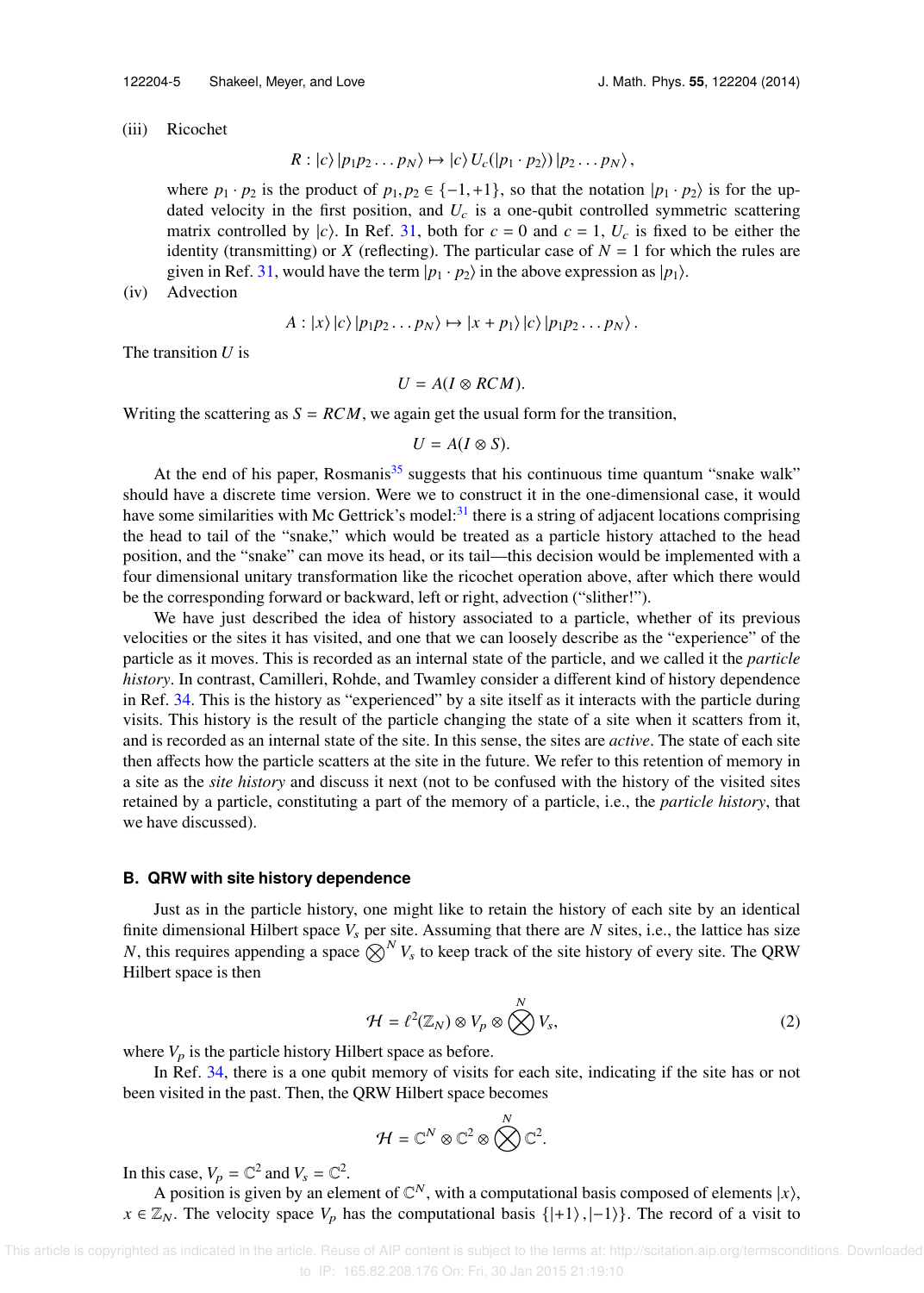the site *x* is in the corresponding *x*-th tensor factor (qubit) of  $\bigotimes^{N} \mathbb{C}^{2}$ , with the basis of  $\mathbb{C}^{2}$  in that factor taken as  $|0\rangle$ , denoting the "not visited" state and  $|1\rangle$ , denoting the "have visited" state. A basis element of the state of all the memory qubits is

$$
|m_1 \dots m_N\rangle \in \bigotimes^N \mathbb{C}^2,
$$

where  $m_x$  denotes the memory qubit corresponding to site  $x \in \mathbb{Z}_N$ . We, therefore, write a computational basis elements of the Hilbert space  $H$  as

$$
|x\rangle|p\rangle|m_1\ldots m_N\rangle.
$$

The memory qubits are a record of the site history, hence are part of a different Hilbert space that cannot be grouped together with the particle history. The memory for a site is updated each time that site is visited, and the scattering of a particle at that site is controlled by the state of the corresponding memory qubit. Thus, unlike the case of particle history, scattering cannot be said to act on the "velocity space" independently of the other parts. The operations included in a transition are

(i) Memory (controlled by  $|x\rangle$ ),

$$
M: |x\rangle |p\rangle |m_1\ldots m_N\rangle \mapsto |x\rangle |p\rangle |m_1\ldots m_{x-1}\rangle U_M(|m_x\rangle) |m_{x+1}\ldots m_N\rangle,
$$

where  $U_M$  is the symmetric scattering matrix, parameterized by  $\theta_M$  (the memory strength),

<span id="page-6-0"></span>
$$
U_M = \begin{pmatrix} \cos \theta_M & i \sin \theta_M \\ i \sin \theta_M & \cos \theta_M \end{pmatrix} .
$$
 (3)

(ii) Ricochet, a controlled operation on the  $|p\rangle$  factor, controlled by the qubit  $|m_x\rangle$  (controlled by  $|x\rangle$  as well),

 $R: |x\rangle |p\rangle |m_1 \ldots m_x \ldots m_N\rangle \mapsto |x\rangle U_{m_x}(|p\rangle) |m_1 \ldots m_x \ldots m_N\rangle,$ 

where  $U_{m_x}$ , for  $m_x = 0$ , is the "balanced" walk,

<span id="page-6-1"></span>
$$
U_0 = \frac{1}{\sqrt{2}} \begin{pmatrix} 1 & i \\ i & 1 \end{pmatrix},\tag{4}
$$

and for  $m_x = 1$ , it is the symmetric scattering matrix, parameterized by  $\theta_b$  (the "back action"),

$$
U_1 = \begin{pmatrix} \cos \theta_b & i \sin \theta_b \\ i \sin \theta_b & \cos \theta_b \end{pmatrix}.
$$
 (5)

(iii) Advection

 $A: |x\rangle |p\rangle |m_1 \ldots m_N\rangle \mapsto |x+p\rangle |p\rangle |m_1 \ldots m_N\rangle.$ 

The QRW transition in Ref. [34](#page-16-6) is given as composition *U*,

<span id="page-6-2"></span>
$$
U = ARM.
$$

Since *R* and *M* are non-identity on every factor, we use the term "generalized scattering" denoted  $\tilde{S}$ , to be  $\tilde{S} = RM$ . Then, the transition becomes

$$
U=A\tilde{S}.
$$

Notice that  $U_0$  is  $U_1(\theta_b = \pi/4)$ ; while it is natural for these scattering matrices to be symmetric, since that encodes parity invariance (left-right symmetry), the obvious generalization is to simply use two different values of  $\theta$  in the *S* matrix of Eq. [\(1\)](#page-2-1) for the two cases. Moreover, since  $\theta$  goes to the (effective) mass in the continuum limit, $10$  these choices have a physical meaning. Notice also that the site history comprises a "parallel" memory in the sense that since the particle position is a superposition of sites at each timestep, the entire "checker-board" of site history is now entangled with the position and particle history. A natural interpretation of these *active* sites is as a lattice of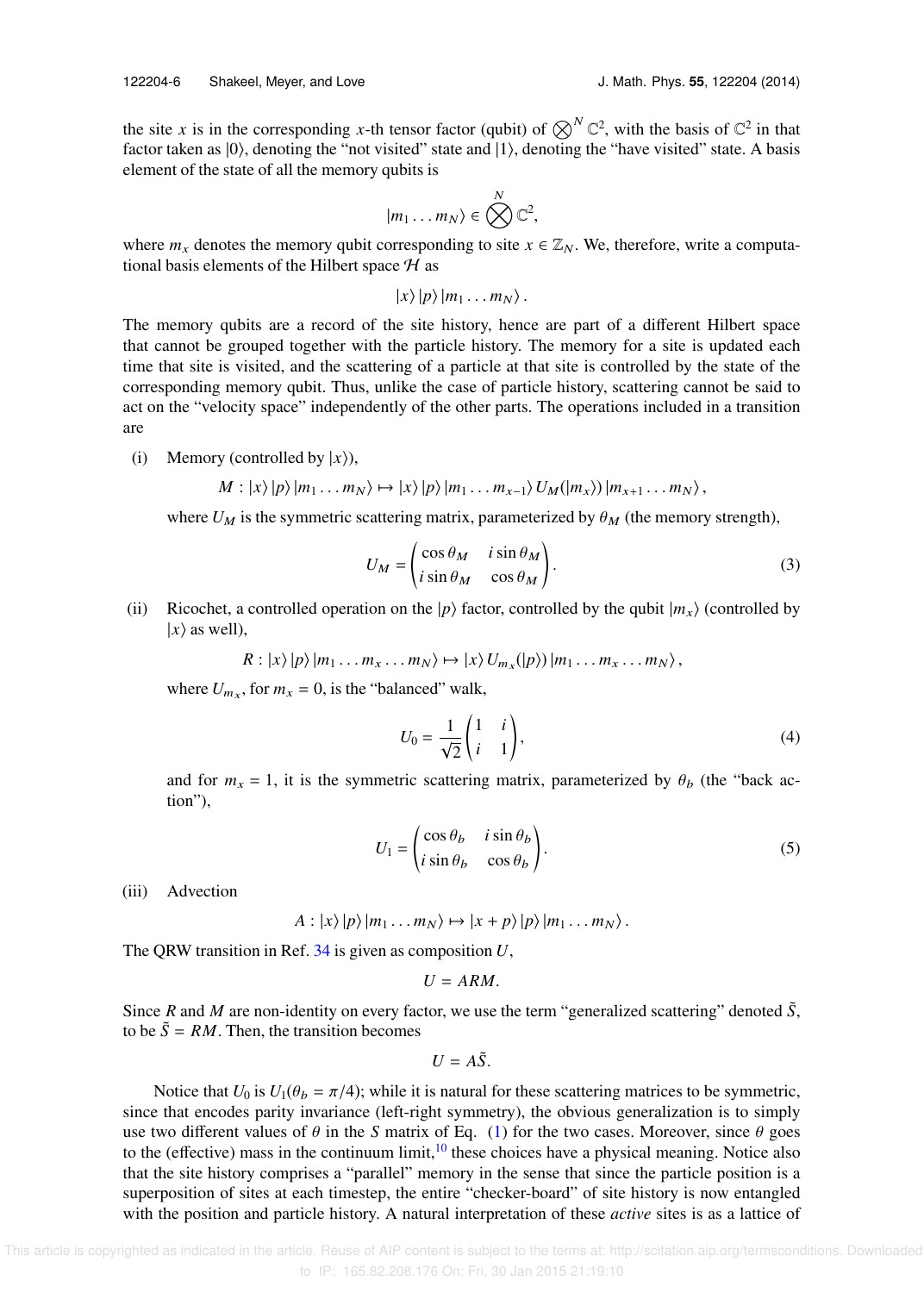immobile particles, a discrete background quantum field,<sup>[39](#page-16-14)</sup> that interacts with the hopping particle of the QRW. We note, in passing, that this is essentially a quantum mechanical version of the classical Lorentz (or wind-tree) lattice gas model introduced in Ref. [40.](#page-16-15) Furthermore, since there is no necessary parity invariance in the interaction of the moving particle with an immobile particle,  $U_M$  may be generalized to an arbitrary unitary matrix, not necessarily symmetric.

This *active* site interpretation suggests a multi-particle picture in which one is concerned with the presence or absence of particles at all the sites simultaneously, viewing the checker-board as the state of a set of static particles, rather than keeping track of the position and velocity of a single particle. The evolution is local in the sense that only when a hopping particle arrives at a site can it bounce off the static particle and go to one of the neighbors, affecting the site and itself. Notice that in the QRW with site history example just given, the Hilbert space dimension grows exponentially, as  $N2^{N+1}$ . This is not the recipe for a useful Hilbert space with a nice topology; rather, one might want to control the Hilbert space dimension. These ideas are incorporated in a multi-particle generalization of the types of QRW we have just discussed: QLGA,<sup>[10](#page-15-6)[,36](#page-16-8)</sup> which we describe in Sec. [III.](#page-8-0)

#### <span id="page-7-0"></span>**C. Non-reversing and non-repeating QRW on a two-dimensional lattice**

Proctor *et al.* construct a QRW on a two-dimensional lattice, with a special class of scattering operators that have a memory in the sense that they either prevent the walker from going in the same direction for two consecutive steps (*non-repeating*) or ensure that the site just visited is not visited again at the next step (*non-reversing*).[33](#page-16-16) In this section, we show that this QRW can also be realized as a QLGA model.

The lattice is  $\mathbb{Z} \times \mathbb{Z}$ , so positions are denoted by  $|x\rangle |y\rangle \in \ell^2(\mathbb{Z} \times \mathbb{Z})$ , and velocities take values in a 4-dimensional vector space  $V_p = \mathbb{C}^4$  in which the basis elements  $|p\rangle \in \{ |w\rangle, |e\rangle, |s\rangle, |n\rangle \}$  signify the velocity directions west, east, south, and north, respectively. The Hilbert space for this case is

$$
\mathcal{H} = \ell^2(\mathbb{Z} \times \mathbb{Z}) \otimes \mathbb{C}^4 = \ell^2(\mathbb{Z} \times \mathbb{Z}) \otimes V_p,
$$

with typical basis elements written as  $|x\rangle |y\rangle |p\rangle$ .

A QRW evolves through two consecutive unitary actions on its state as in the original onedimensional QRW.

(i) Advection

$$
A: |x\rangle |y\rangle |w\rangle \mapsto |x - 1\rangle |y\rangle |w\rangle ,|x\rangle |y\rangle |e\rangle \mapsto |x + 1\rangle |y\rangle |e\rangle ,|x\rangle |y\rangle |s\rangle \mapsto |x\rangle |y - 1\rangle |s\rangle ,|x\rangle |y\rangle |n\rangle \mapsto |x\rangle |y + 1\rangle |n\rangle .
$$

(ii) Scattering

 $S: |p\rangle \mapsto U_b(|p\rangle),$ 

where  $U_b$  is a unitary map on  $\mathbb{C}^4$ . When the diagonal of  $U_b$  is all 0s, this is called the *non-repeating* scattering operator designated  $C$ <sup>-rep</sup>. It can also be taken to be of the form  $C^{-\text{rev}} = C^{-\text{rep}} J$ , where *J*, in the ordered basis  $\{|w\rangle, |e\rangle, |s\rangle, |n\rangle\}$ , is

$$
J = \begin{pmatrix} 0 & 1 & 0 & 0 \\ 1 & 0 & 0 & 0 \\ 0 & 0 & 0 & 1 \\ 0 & 0 & 1 & 0 \end{pmatrix}.
$$

*C* <sup>¬</sup>rev is called the *non-reversing* scattering operator.

The QRW transition *U* is

$$
U=A(I\otimes S).
$$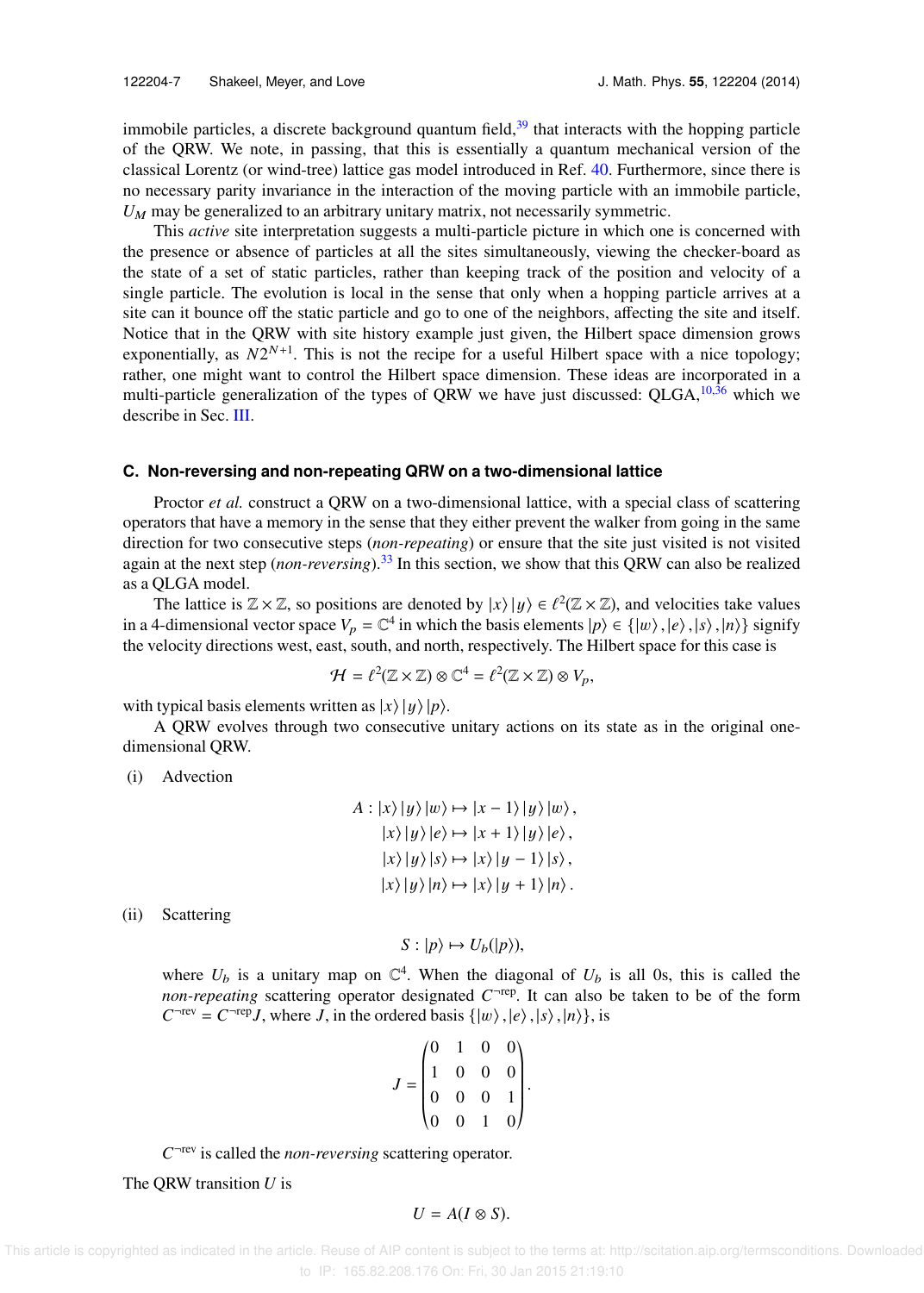This model of a QRW is notable besides being two-dimensional, as an example of a QRW that displays some memory simply by the choice of the scattering matrix. To prepare for the construction of a QLGA for this model, we introduce two-dimensional QLGA and reemphasize how a scattering matrix of a QRW embeds in a QLGA scattering rule.

As an additional note, an interesting model that we do not explicitly describe here is Rosmanis' one-dimensional quantum "snake" model.<sup>[35](#page-16-7)</sup> Were a discrete time version constructed, it could be encoded as a two-dimensional QRW model with the two position components representing the location of the head and the tail, and the particle history tensor factor encoding the positions of the "body" of the "snake." It would, of course, have different constraints than Proctor *et al.*'s model.

## <span id="page-8-0"></span>**III. QLGA**

A QLGA is a model of particles on a lattice propagating and scattering by interactions when they arrive at lattice sites (or cells).<sup>[10](#page-15-6)[,36](#page-16-8)</sup> Each site/cell has a set of neighboring cells and the particles are exchanged with those neighbors.

We consider the QLGA model as formulated in Ref. [36.](#page-16-8) Take the lattice of cells to be  $\mathbb{Z}$ . Each cell can be occupied by multiple particles, and each particle has a state which is a vector in a *subcell* Hilbert space. Let us say that the internal states of particle *j*,  $1 \le j \le d$ , are elements of the subcell Hilbert space  $W_j$ , so the cell Hilbert space is  $W = \bigotimes_{j=1}^d W_j$ . In the propagation stage of the evolution, a particle with internal state *j* (or equivalently, that occupies subcell state *j*) hops to the corresponding subcell *j* of a designated neighboring cell,  $e_i \in \mathbb{Z}$  away. The collection of such neighbors is specified by the *neighborhood*  $\mathcal{E} = \{e_1, e_2, \dots, e_d\} \subset \mathbb{Z}$ , of cardinality  $|\mathcal{E}| = d$ .

Let B be a basis of the cell Hilbert space *W* expressed in terms of some orthonormal basis  $B_i$  of *W*<sup>j</sup> ,

$$
\mathcal{B} = \{|b\rangle = \bigotimes_{j=1}^d |b_j\rangle : |b_j\rangle \in \mathcal{B}_j\}.
$$

If we index the Hilbert space of cell *x* as  $W^x$ , and the corresponding basis  $\mathcal{B}^x$ , then, we can carry this index into the subcell basis and write

$$
\mathcal{B}^x = \{|b^x\rangle = \bigotimes_{j=1}^d \left|b_j^x\right\rangle : \left|b_j^x\right\rangle \in \mathcal{B}_j\}.
$$

The Hilbert space on which the QLGA evolves has as its basis elements infinite tensor products (over cell indices) of elements of  $\mathcal B$  (basis of the cell Hilbert space). These sequences, called the *finite configurations*, consist of a finite region of cells in *active* states immersed in a background of cells in a fixed *quiescent* state. For our purposes, we take the quiescent state to be  $|q\rangle = \bigotimes^d |0\rangle$ , while the rest are active. We write the *finite configurations* basis of the QLGA Hilbert space, the *Hilbert space of finite configurations*, as

$$
C = \{ \bigotimes_{x \in \mathbb{Z}} |b^x\rangle : |b^x\rangle \in \mathcal{B}^x, \text{ all but finite number of the } |b^x\rangle = |q\rangle \}.
$$

Explicitly, each  $|b^x\rangle = \bigotimes_{j=1}^d |b_j^x\rangle$ , where each  $|b_j^x\rangle \in \mathcal{B}_j$  is a basis element of the subcell space  $W_j$ . C is thus orthonormal under the inner product induced from  $W_j$ . This definition of the finite configurations basis, C, ensures that it is countable, so that the Hilbert space of finite configurations is separable (in the topological sense). This Hilbert space naming convention is adopted from Ref. [41;](#page-16-17) in the mathematics literature, it is called an *incomplete infinite tensor product* space, as in Refs. [42](#page-16-18) and [43.](#page-16-19)

The QLGA evolves in two unitary steps

(i) *Advection*,  $\sigma$ , that shifts the appropriate subcell value to the corresponding neighbor,

<span id="page-8-1"></span>
$$
\sigma: \bigotimes_{x \in \mathbb{Z}} \bigotimes_{j=1}^d \left| b_j^x \right\rangle \mapsto \bigotimes_{x \in \mathbb{Z}} \bigotimes_{j=1}^d \left| b_j^{x+e_j} \right\rangle. \tag{6}
$$

 This article is copyrighted as indicated in the article. Reuse of AIP content is subject to the terms at: http://scitation.aip.org/termsconditions. Downloaded to IP: 165.82.208.176 On: Fri, 30 Jan 2015 21:19:10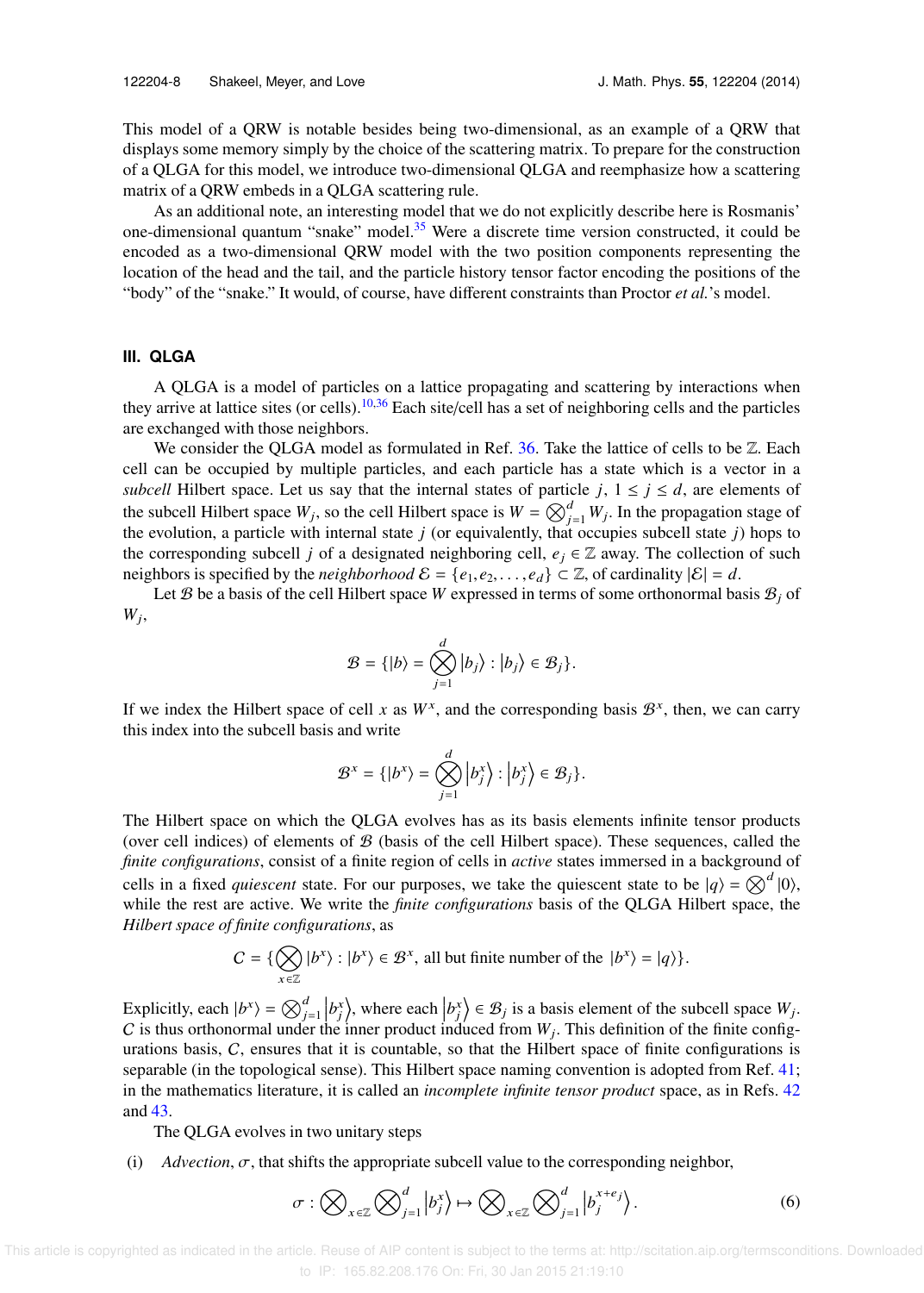(ii) *Scattering*,  $\hat{S}$ , which acts on each cell by a local unitary scattering map  $S : W \longrightarrow W$  that fixes the quiescent state, i.e.,  $S(|q\rangle) = |q\rangle$ ,

$$
\hat{S} : \bigotimes_{x \in \mathbb{Z}} \bigotimes_{j=1}^{d} \left| b_{j}^{x} \right\rangle \mapsto \bigotimes_{x \in \mathbb{Z}} S \left( \bigotimes_{j=1}^{d} \left| b_{j}^{x} \right\rangle \right).
$$
\n(7)

Each time step, the current state of the QLGA is mapped unitarily to the next by its *global evolution*, G,

<span id="page-9-1"></span>
$$
\mathcal{G}=\sigma\hat{S}.
$$

This multi-particle model bears essentially the same relationship to a QRW as a secondquantized model does to a first-quantized one-particle model: it keeps track of the presence or absence of particles at all the sites rather than the position of a single particle. The underlying structure is an incomplete tensor product space and the evolution is defined by two operations. One is advection (propagation) which is completely specified by cell decomposition into subcells and the corresponding neighborhood elements, and the other is scattering that happens at each site and is the sole interaction amongst the particles. Note that in this interpretation, the active site model described in Sec. [II B](#page-5-0) whose Hilbert space is given by Eq.  $(2)$  is a hybrid between first and second quantized representations. The position of the particle has a first quantized representation, while the labels of the active sites have a second quantized representation. This already suggests that a fully second quantized picture, or QLGA, may have utility for QRW with history dependence, and it is this reformulation we turn to in Sec. IV.

#### <span id="page-9-0"></span>**IV. QRW AS QLGA**

In general, a discrete-time QRW is a QLGA restricted to the one-particle subspace. The simplest example of this is the original QLGA constructed by Meyer.<sup>[10](#page-15-6)</sup> We begin this section with a description of this model in the current context $36$  and show how it restricts to a QRW.

Let us recall the example QLGA of Ref. [10.](#page-15-6) The cell Hilbert space is  $W = W_1 \otimes W_2 = \mathbb{C}^2 \otimes \mathbb{C}^2$ , with two subcells; each subcell space is a qubit,  $W_1 = W_2 = \mathbb{C}^2$ . The neighborhood is  $\mathcal{E} = \{e_1 =$  $+1, e_2 = -1$ } (the neighborhood elements  $e_1, e_2$  seem opposite to the respective movement directions of the subcell elements, but this is required by the expression for advection  $\sigma$  in Eq. [\(6\)\)](#page-8-1). The local scattering operator *S*, in the ordered basis of *W*,  $\{ |00\rangle, |01\rangle, |10\rangle, |11\rangle \}$ , is

<span id="page-9-2"></span>
$$
S = \begin{pmatrix} 1 & 0 & 0 & 0 \\ 0 & ie^{i\alpha}\sin\theta & e^{i\alpha}\cos\theta & 0 \\ 0 & e^{i\alpha}\cos\theta & ie^{i\alpha}\sin\theta & 0 \\ 0 & 0 & 0 & e^{i\beta} \end{pmatrix}.
$$
 (8)

*S* conserves particle number—since both  $|00\rangle$  and  $|11\rangle$  are eigenvectors, while the middle  $2 \times 2$ block acts on the subspace  $Span\{|01\rangle, |10\rangle\}$ . This means that an evolution that begins in the one-particle sector will remain in the one-particle sector, a fact that underpins the interpretation of discrete time quantum random walks as a subclass of the dynamics of QLGA. The time evolution is illustrated in Fig. [1.](#page-10-0)

Now let us interpret the state  $|01\rangle$  at cell *x* as the walker in a QRW at site *x* moving to the right, i.e., in state  $|x\rangle$  |+1 $\rangle$  at the end of the scattering step. In the same way, interpret the state  $|10\rangle$  at cell *x* as the walker in a QRW at site *x* moving to the left, i.e., in state  $|x\rangle|-1\rangle$  at the end of the scattering step.

Assume that the state of the QLGA is such that it is quiescent everywhere except at one cell *x* where it is  $|01\rangle$ , i.e., it is in the one-particle sector and is given by

$$
|\psi\rangle = \cdots |00\rangle |00\rangle \underbrace{|01\rangle}_{x} |00\rangle |00\rangle \dots
$$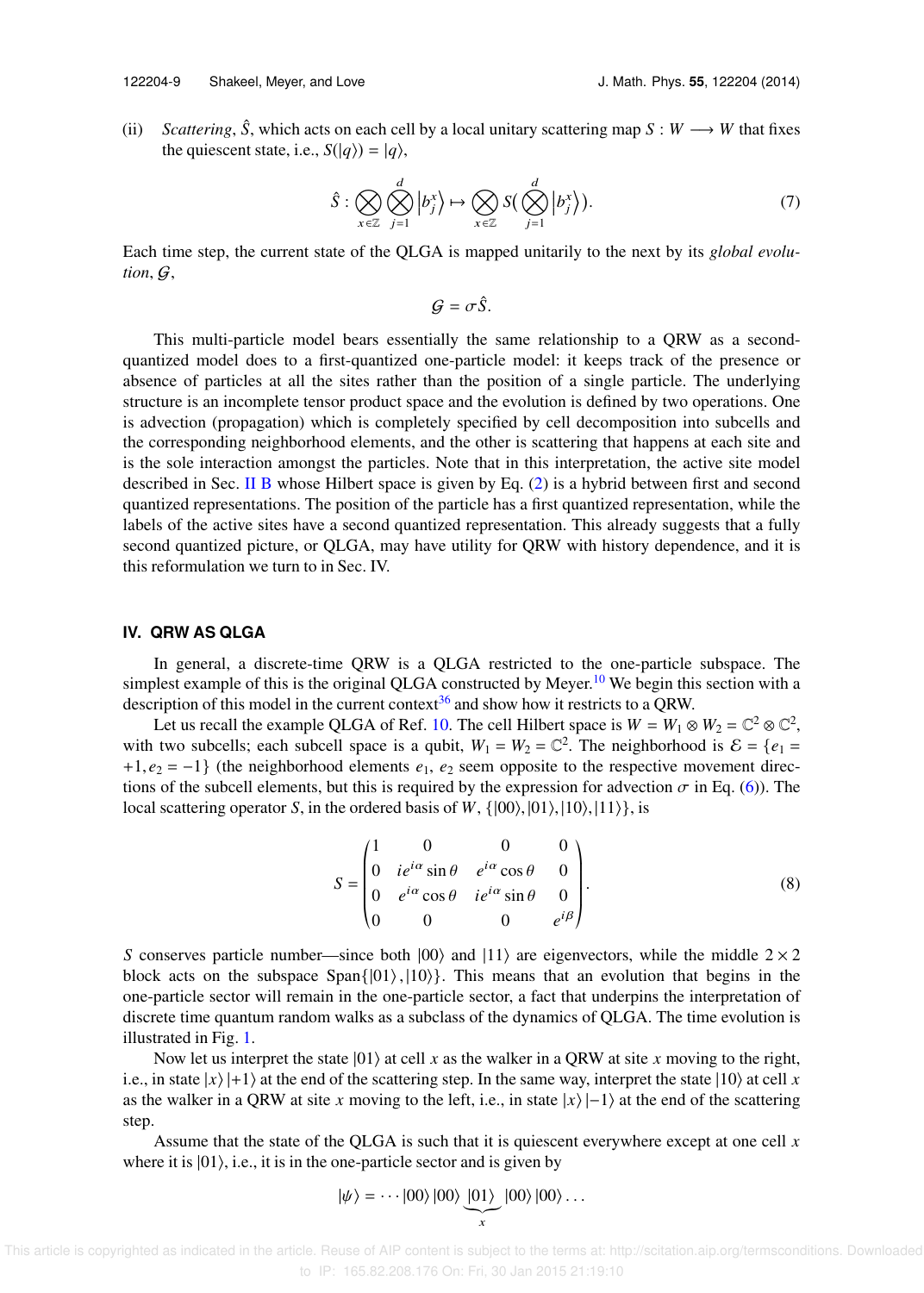<span id="page-10-0"></span>

FIG. 1. QLGA model of the standard QRW and of QRW with particle history. The snaking arrows show the advection or "hop" of a particle from a subcell of a cell to the corresponding neighbor (left tensor factor goes to the left neighbor and right tensor factor to the right neighbor). These particles coming from the neighbors then collide or scatter in the S block.

Then, after the advection step, it is

$$
\sigma |\psi\rangle = \cdots |00\rangle |00\rangle |00\rangle \underbrace{|01\rangle}_{x+1} |00\rangle |00\rangle \cdots.
$$

Similarly, if the initial state is

$$
|\psi\rangle = \cdots |00\rangle |00\rangle \underbrace{|10\rangle}_{x} |00\rangle |00\rangle \cdots,
$$

then, after the advection step, it is

$$
\sigma |\psi\rangle = \cdots |00\rangle \underbrace{|10\rangle}_{x-1} |00\rangle |00\rangle |00\rangle \cdots.
$$

The scattering operator  $\hat{S}$  in Eq. [\(7\)](#page-9-1) acts locally on each cell by *S*, and invariantly on the subspace Span $\{|01\rangle, |10\rangle\}$ , the 2 × 2 block representing the local scattering that preserves the one-particle sector. Hence, the QRW is captured completely by the one-particle sector of a QLGA, the space spanned by  $|\psi\rangle$  of the form above, if the local scattering operator *S* is as shown in Eq. [\(8\).](#page-9-2)

The basic ingredients of the QRW as a restricted QLGA have been demonstrated by this simple example. Now that we have shown that a standard QRW model can be embedded in a QLGA, we proceed to the more complicated models with history.

#### **A. QRW with particle history dependence as a QLGA**

We treat the Rohde, Brennen, and Gilchrist model<sup>[32](#page-16-12)</sup> described in Sec. [II A](#page-2-2) (a). In this model, the particle retains a length *N* history of velocities, and cyclically chooses the velocity to scatter. The scattering matrix is a fixed symmetric matrix. Brun, Carteret, and Ambainis' models $29,30$  $29,30$  using *N* different scattering matrices, one for each velocity (Sec. [II A](#page-2-2) (a)), and Mc Gettrick's model,  $31$ with a record of N previous sites (Sec. II  $A$  (b)), can be constructed similarly.

We need to expand the Hilbert space of the subcells to include the history of velocities. Note that this history is specific to the walker, and must hop with the walker. The cell Hilbert space thus must be  $W = W_1 \otimes W_2$ , where  $W_1 = W_2 = \mathbb{C}^2 \otimes \bigotimes^N \mathbb{C}^2$ . The first tensor factor of each subcell records the presence or absence of a left (respectively, right) moving walker, and the remaining *N* additional factors are a record of the history of velocities, so the history of velocities hops with the walker. Note that this keeps a velocity history of length  $N + 1$  instead of  $N$  (including the current velocity encoded in the first factor). The neighborhood is still  $\mathcal{E} = \{e_1 = +1, e_2 = -1\}$  $\mathcal{E} = \{e_1 = +1, e_2 = -1\}$  $\mathcal{E} = \{e_1 = +1, e_2 = -1\}$ . Fig. 1 applies to this case as well.

The local scattering operator  $S: W \longrightarrow W$  needs to account for the current dynamics as in the QRW without memory above, but must also do the book-keeping required to keep the history of the velocities. We can describe *S* explicitly in terms of a local ricochet operator and a local memory operator. Write a basis element of  $W_1$  as  $|l\rangle |u_1 \dots u_N\rangle$ , where  $|l\rangle$  is the existence of a left-moving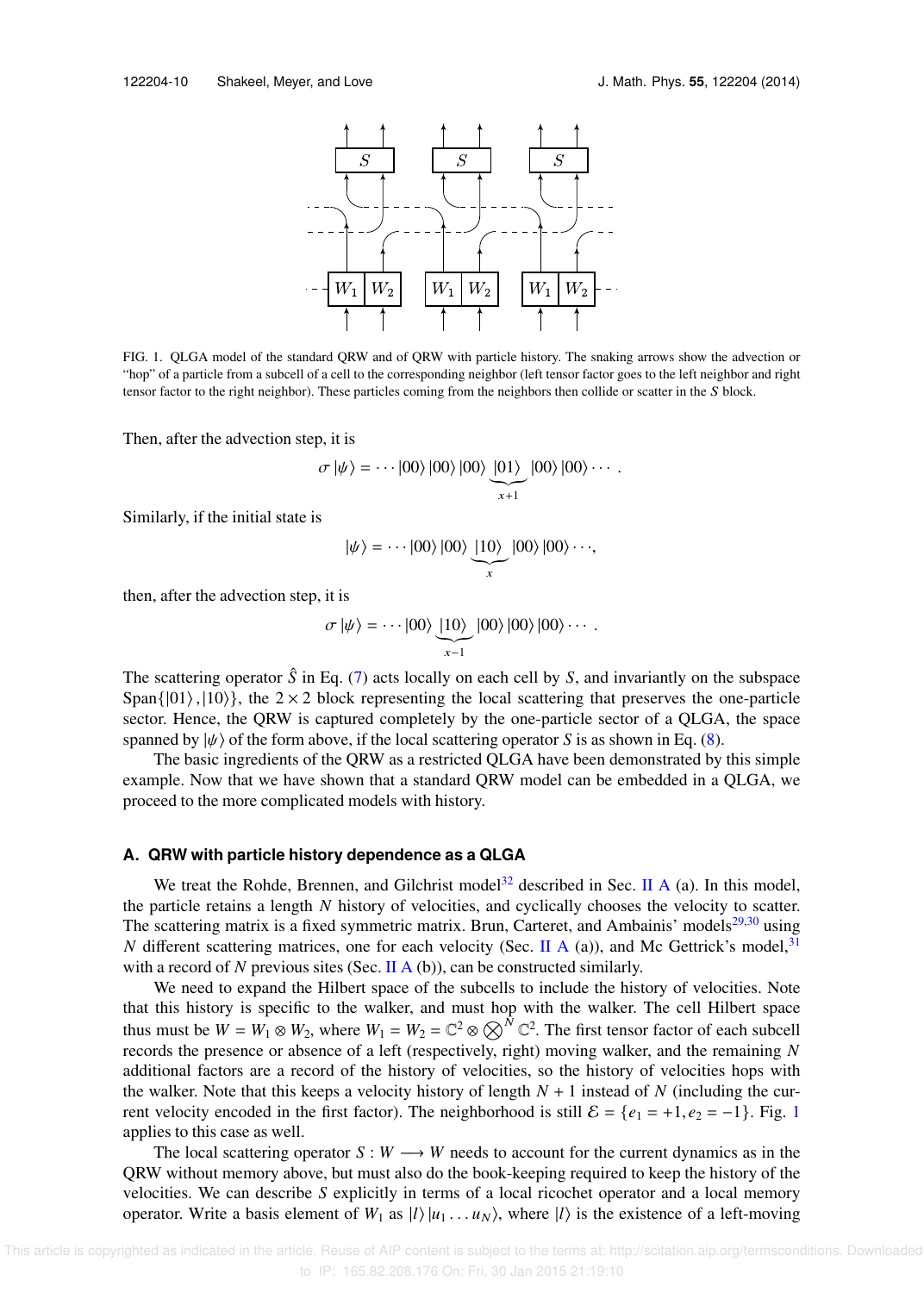<span id="page-11-0"></span>

particle state, and  $|u_1 \dots u_N\rangle$  is the velocity history of that left moving state. Each  $|u_i\rangle$  is  $|+1\rangle$  or |−1⟩, with |+1⟩ representing a previous right move, and |−1⟩ representing a previous left move. Similarly, for  $W_2$ , the analogous data are encoded in the basis element  $|r\rangle |v_1 \dots v_N\rangle$ . A state of the cell can be written as

$$
|l\rangle |u_1 \dots u_N\rangle |r\rangle |v_1 \dots v_N\rangle \in W_1 \otimes W_2, \tag{9}
$$

which, under rearrangement, is

 $|lr\rangle |u_1 \dots u_N\rangle |v_1 \dots v_N\rangle$ .

To complete the Hilbert space description, it behooves us to specify the quiescent state. Let us define it to be

$$
|q\rangle = |00\rangle | -1 \ldots -1\rangle | +1 \ldots +1\rangle.
$$

We describe the scattering operation on the basis elements written in the form of Eq. [\(9\).](#page-11-0) The ricochet operator *R* acts as

$$
R: W_1 \otimes W_2 \longrightarrow W_1 \otimes W_2,
$$
  
\n
$$
|00\rangle |u_1 \dots u_N\rangle |v_1 \dots v_N\rangle \longrightarrow |00\rangle |u_1 \dots u_N\rangle |v_1 \dots v_N\rangle,
$$
  
\n
$$
|11\rangle |u_1 \dots u_N\rangle |v_1 \dots v_N\rangle \longrightarrow |11\rangle |u_1 \dots u_N\rangle |v_1 \dots v_N\rangle,
$$
  
\n
$$
|01\rangle |u_1 \dots u_N\rangle |v_1 \dots v_N\rangle \longrightarrow |01\rangle |u_1 \dots u_N\rangle |v_1 \dots v_{N-1}\rangle U_b (|v_N\rangle),
$$
  
\n
$$
|10\rangle |u_1 \dots u_N\rangle |v_1 \dots v_N\rangle \longrightarrow |10\rangle |u_1 \dots u_{N-1}\rangle U_b (|u_N\rangle) |v_1 \dots v_N\rangle,
$$

where  $U_b$  is a symmetric scattering matrix of the kind in Eq. [\(1\).](#page-2-1) The memory operator *M* acts as

$$
M: W_1 \otimes W_2 \longrightarrow W_1 \otimes W_2,
$$
  
\n
$$
|00\rangle |u_1...u_N\rangle |v_1...v_N\rangle \longrightarrow |00\rangle |u_1...u_N\rangle |v_1...v_N\rangle,
$$
  
\n
$$
|11\rangle |u_1...u_N\rangle |v_1...v_N\rangle \longrightarrow |11\rangle |u_1...u_N\rangle |v_1...v_N\rangle,
$$
  
\n
$$
|01\rangle |u_1...u_N\rangle |v_1...v_{N-1},+1\rangle \longrightarrow |01\rangle |u_1...u_N\rangle |+1, v_1...v_{N-1}\rangle,
$$
  
\n
$$
|01\rangle |u_1...u_N\rangle |v_1...v_{N-1},-1\rangle \longrightarrow |10\rangle |+1, v_1...v_{N-1}\rangle |u_1...u_N\rangle,
$$
  
\n
$$
|10\rangle |u_1...u_{N-1},+1\rangle |v_1...v_N\rangle \longrightarrow |01\rangle |v_1...v_N\rangle |-1, u_1...u_{N-1}\rangle,
$$
  
\n
$$
|10\rangle |u_1...u_{N-1},-1\rangle |v_1...v_N\rangle \longrightarrow |10\rangle |-1, u_1...u_{N-1}\rangle |v_1...v_N\rangle.
$$

Finally, the local scattering operator *S* is

 $S = MR$ .

In the absence of a particle in a cell, the ricochet and memory operations leave unperturbed both the particle and the velocity registers. In particular, the quiescent state is preserved by the scattering, as it should be. Notice that this formulation suggests a generalization with a different scattering operator that still conserves the particle number (only allows states of this form), but, as a result of scattering at the site, alters the internal (velocity) state. A basis state in the one-particle sector of a QLGA corresponds to  $|l^x, r^x\rangle = |10\rangle$  or  $|01\rangle$  at exactly one cell *x* (the superscript is the cell index), and  $|l^y, r^y\rangle = |00\rangle$  for all  $y \neq x \in \mathbb{Z}$ . For example, let us assume that the number state is  $|l^x, r^x\rangle = |01\rangle$ , which means that the left moving number state  $|l^x\rangle = |0\rangle$  is the "particle-absent" state, whereas the right moving number state  $|r^x\rangle = |1\rangle$  is the "particle-present" state. In the above dynamics, the state of the particle-absent state is unaffected by the ricochet operation. But the ricochet can be chosen so that the internal (velocity) state  $|u_1^x \t ... u_N^x|$ associated to this left moving particle-absent state changes as it scatters from another right moving particle-absent (|0⟩) or particle-present  $(|1\rangle)$  state, as long as the quiescent state is preserved by that ricochet. Such a change of internal (velocity) state then propagates as an "external field," creating vacuum-like modes that propagate independently of the particle-present state.

#### **B. QRW with site history dependence as a QLGA**

In this subsection, we show that it is also possible to capture models with site history depen-dence in a natural way as QLGA models. Camilleri, Rohde, and Twamley's QRW with site history<sup>[34](#page-16-6)</sup>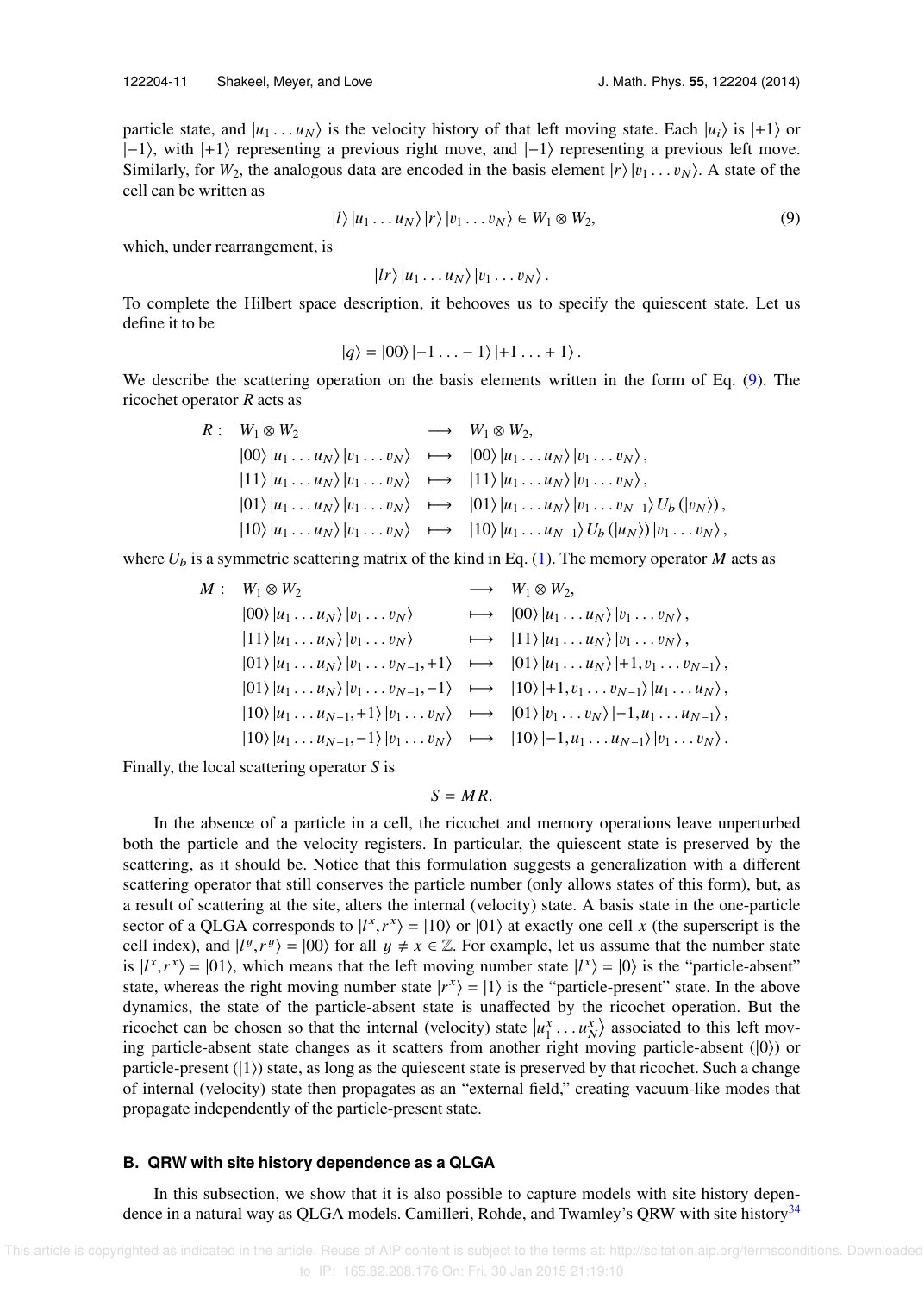<span id="page-12-0"></span>

FIG. 2. A QLGA model of QRW with site history.

was described in Sec. [II B.](#page-5-0) This model maintains a history of visits to each site by the particle by keeping a qubit that records whether the site has been visited or not by acting on the qubit, each time a site is visited, through a symmetric scattering matrix whose "memory strength" is the parameter of the scattering matrix. Based on the record of a previous visit or not, the particle scatters differently through a controlled scattering matrix: scattering in a balanced manner without a prior visit, and scattering by a "back action" scattering matrix if there has been a visit to the site. For a finite lattice of size N, this requires a Hilbert space of dimension  $N2^{N+1}$  to capture the position, velocity, and the record of visits to each node. Once again we note that this Hilbert space is a hybrid between first and second quantized representations.

The QLGA model encodes, in the cell Hilbert space, in addition to the velocity of the particle, the memory of whether each site has been visited in the past. The cell Hilbert space therefore includes one more qubit than does the original QLGA we described at the beginning of this sec-tion.<sup>[10,](#page-15-6)[36](#page-16-8)</sup> A cell has three subcells, and each subcell space is  $W_0 = W_1 = W_2 = \mathbb{C}^2$ , so the cell Hilbert space is  $W = \mathbb{C}^2 \otimes \mathbb{C}^2 \otimes \mathbb{C}^2$ . Two of the subcells encode the walker's state as in the original QLGA, and the third subcell records the memory of visits to that site. Recall that the history of visits to a site belongs to the site itself; it does not hop with the walker. Thus, if we choose the subcell  $W_0$  to be the memory qubit, then we need to choose the neighborhood as  $\mathcal{E} = \{e_0 = 0, e_1 = +1, e_2 = -1\}$ , ensuring that subcell *W*<sub>0</sub> does not shift. Advection effectively only acts on  $W_1 \otimes W_2$ , shifting *W*<sub>1</sub> to the left and  $W_2$  to the right. We can choose the quiescent state as

$$
|q\rangle = |000\rangle.
$$

The local scattering operator  $S: W \longrightarrow W$  accounts for the current dynamics as before, and updates the memory subcell *W*<sub>0</sub> based on the state of *W*<sub>1</sub> ⊗ *W*<sub>2</sub>. This is illustrated in Fig. [2.](#page-12-0)

As in the previous case, such a local scattering can be defined, and split into memory and ricochet operators. Write a basis element of *W* as  $|m \rangle |l \rangle |r \rangle$ , where  $|l \rangle \in W_1$  is the presence of a left moving particle and  $|r\rangle \in W_2$  is the presence of a right moving particle, and  $|m\rangle \in W_0$  is the memory state, where  $|0\rangle$  means "not visited" and  $|1\rangle$  means "have visited." Then, the memory operator acts by

| $M$ : | $W_0 \otimes W_1 \otimes W_2$ | $\longrightarrow W_0 \otimes W_1 \otimes W_2$ |
|-------|-------------------------------|-----------------------------------------------|
|       | $ m\rangle 0\rangle 0\rangle$ | $\mapsto$ $ m\rangle 0\rangle 0\rangle,$      |
|       | $ m\rangle 1\rangle 1\rangle$ | $\mapsto$ $ m\rangle 1\rangle 1\rangle,$      |
|       | $ m\rangle 0\rangle 1\rangle$ | $\mapsto U_M( m\rangle) 0\rangle 1\rangle,$   |
|       | $ m\rangle 1\rangle 0\rangle$ | $\mapsto U_M( m\rangle) 1\rangle 0\rangle,$   |
|       |                               |                                               |

where  $U_M$  is as in Eq. [\(3\).](#page-6-0)

Now we describe the action of local ricochet operator *R* on the basis of *W*.

| $R: W_0 \otimes W_1 \otimes W_2$ | $\longrightarrow W_0 \otimes W_1 \otimes W_2$  |
|----------------------------------|------------------------------------------------|
| $ 0\rangle l\rangle r\rangle$    | $\mapsto$ $ 0\rangle R_0( l\rangle r\rangle),$ |
| $ 1\rangle l\rangle r\rangle$    | $\mapsto$ $ 1\rangle R_1( l\rangle r\rangle),$ |

 This article is copyrighted as indicated in the article. Reuse of AIP content is subject to the terms at: http://scitation.aip.org/termsconditions. Downloaded to IP: 165.82.208.176 On: Fri, 30 Jan 2015 21:19:10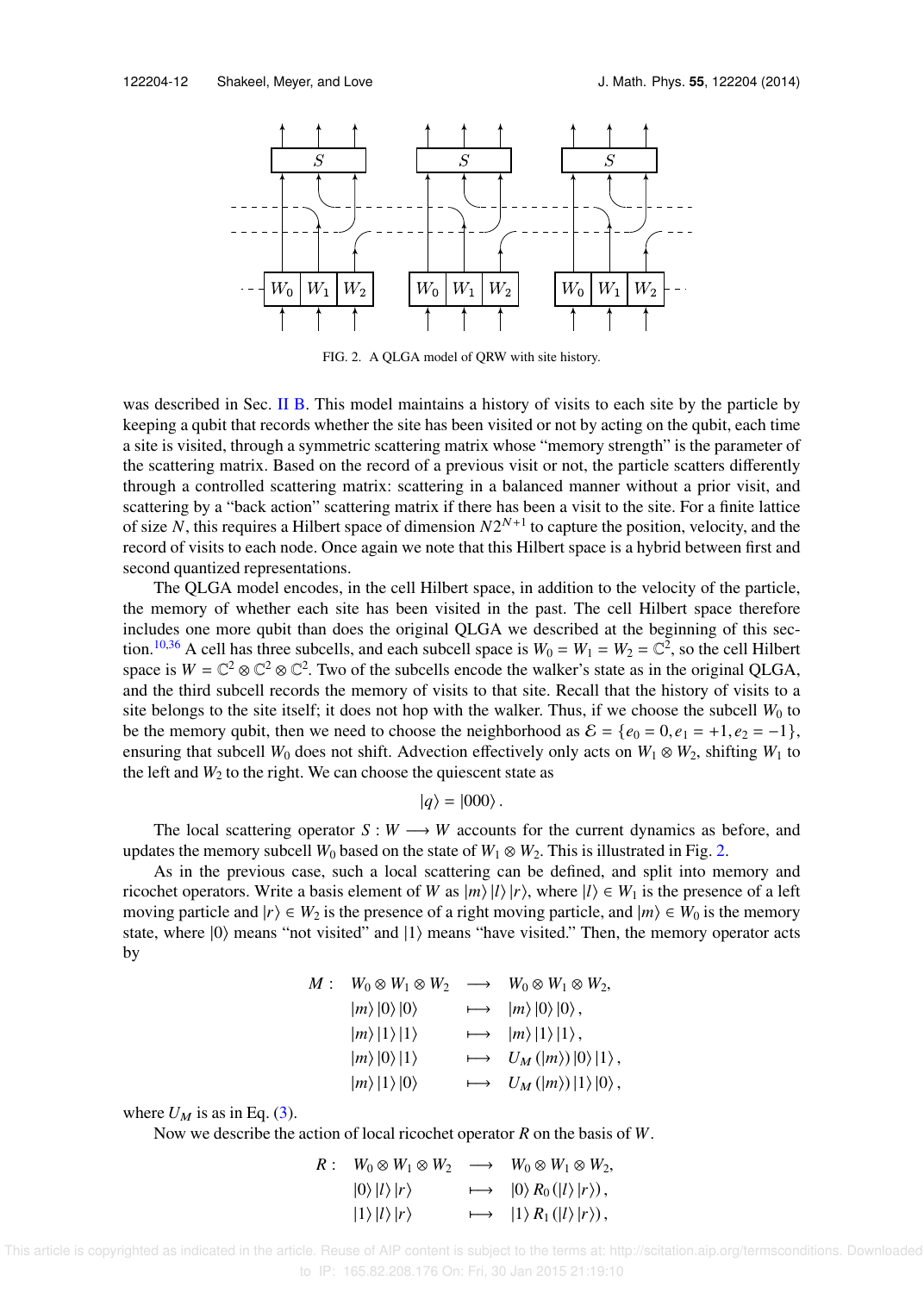<span id="page-13-0"></span>

FIG. 3. Scattering operator S as a sequence of controlled operations  $M$  and  $R$ .

where  $R_0$  is the local "balanced" ricochet operator (based on  $U_0$  in Eq. [\(4\)\)](#page-6-1), and in the basis  $\{|00\rangle, |01\rangle, |10\rangle, |11\rangle\}$  of  $W_1 \otimes W_2$  is

$$
R_0 = \begin{pmatrix} 1 & 0 & 0 & 0 \\ 0 & 1/\sqrt{2} & i/\sqrt{2} & 0 \\ 0 & i/\sqrt{2} & 1/\sqrt{2} & 0 \\ 0 & 0 & 0 & 1 \end{pmatrix},
$$

and the "back action" ricochet operator,  $R_1$  (based on  $U_1$  in Eq. [\(5\)\)](#page-6-2), is

$$
R_1 = \begin{pmatrix} 1 & 0 & 0 & 0 \\ 0 & \cos \theta_b & i \sin \theta_b & 0 \\ 0 & i \sin \theta_b & \cos \theta_b & 0 \\ 0 & 0 & 0 & 1 \end{pmatrix}.
$$

Finally, the scattering operator *S* is

$$
S=RM.
$$

Fig. [3](#page-13-0) shows *S* as a sequence of controlled operations *M* and *R*.

Thus, the QLGA model elegantly and efficiently captures the structure and dynamics of QRW with site dependent history. The Hilbert space has countable dimension even though the lattice and hence the particle's position are unbounded. This contrasts with the original QRW with site dependent history, in which the Hilbert space dimension grows exponentially with the size of the lattice. Moreover, the QLGA model provides the physical interpretation of a background quantum field interacting at every site with the particle.

#### **C. Two-dimensional QLGA model of the non-reversing and non-repeating QRW**

We generalize the one-dimensional QLGA model to a two-dimensional lattice, and show how this captures the non-reversing and non-repeating QRW. The lattice is  $\mathbb{Z} \times \mathbb{Z}$ . Since a particle can go in four directions, we need a neighborhood of four elements corresponding to the directions of the moves. Thus, the neighborhood is  $\mathcal{E} = \{e_1 = (1,0), e_2 = (-1,0), e_3 = (0,1), e_4 = (0,-1)\}\,$ , corresponding to the directions  $|e\rangle$ ,  $|w\rangle$ ,  $|n\rangle$ ,  $|s\rangle$ , respectively. Each cell, instead of consisting of two copies of  $\mathbb{C}^2$  recording the presence of a left or right moving particle, now has four copies of  $\mathbb{C}^2$ , comprising the cell Hilbert space  $W = W_1 \otimes W_2 \otimes W_3 \otimes W_4$ , with four subcells. Each subcell space is  $W_1 = W_2 = W_3 = W_4 = \mathbb{C}^2$  so that the basis elements  $|1000\rangle, |0100\rangle, |0010\rangle, |0001\rangle$  represent the presence of a |w⟩, |*e*⟩, |*s*⟩, |*n*⟩ moving particle.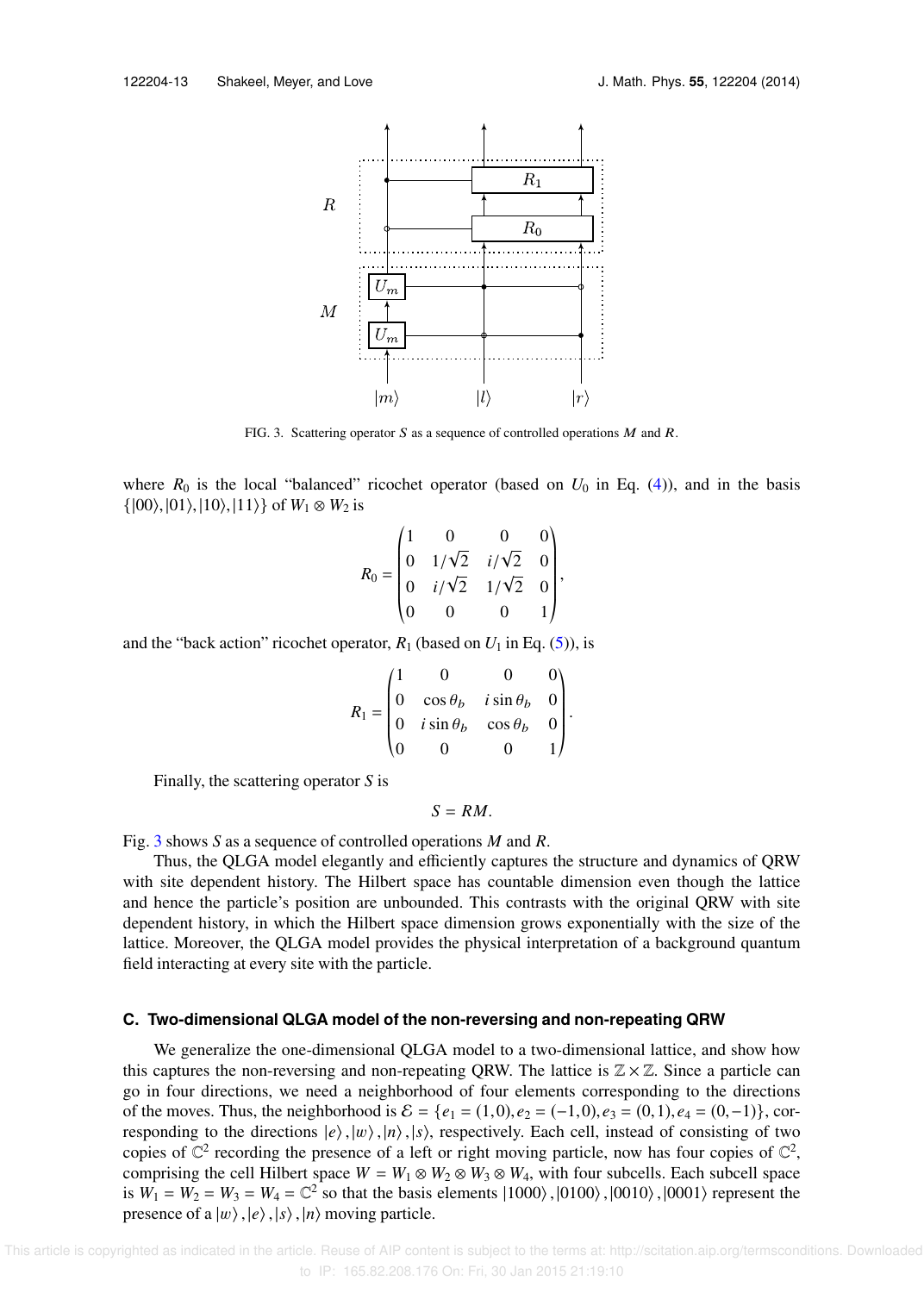The basis elements of the Hilbert space of the QLGA are thus

$$
\bigotimes_{(x,y)\in\mathbb{Z}\times\mathbb{Z}}\bigotimes_{j=1}^4\left|b_j^{(x,y)}\right\rangle,
$$

where  $\bigotimes_{j=1}^{4} |b_j^{(x,y)}|$  $\langle x, y \rangle$  is the basis element of cell Hilbert space of the cell  $(x, y) \in \mathbb{Z} \times \mathbb{Z}$ , such that  $\begin{cases} b_j^{(x,y)} \\ j \\ (x,y) \end{cases}$  $\{ |0\rangle, |1\rangle \} \subset W_j$ . As defined above,  $W_j$  is the Hilbert space of the subcell *j* of the cell  $(x, y)$ . Let the quiescent state be

$$
|q\rangle = |0000\rangle.
$$

The evolution of a QLGA, as in the one-dimensional lattice case, has two stages

(i) *Advection*,  $\sigma$ , that shifts the appropriate subcell value to the corresponding neighbor,

$$
\sigma: \bigotimes_{(x,y)\in {\mathbb Z}\times {\mathbb Z}}\bigotimes_{j=1}^4\left|b_j^{(x,y)}\right\rangle \mapsto \bigotimes_{(x,y)\in {\mathbb Z}\times {\mathbb Z}}\bigotimes_{j=1}^4\left|b_j^{(x,y)+e_j}\right\rangle.
$$

(ii) *Scattering*,  $\hat{S}$ , which acts by a local unitary map  $S : W \longrightarrow W$ , on each cell,

$$
\hat{S} : \bigotimes_{(x,y)\in\mathbb{Z}\times\mathbb{Z}} \bigotimes_{j=1}^{4} \left|b_j^{(x,y)}\right\rangle \mapsto \bigotimes_{(x,y)\in\mathbb{Z}\times\mathbb{Z}} S\left(\bigotimes_{j=1}^{4} \left|b_j^{(x,y)}\right\rangle\right).
$$

The particular case we are considering requires that  $S$  should mimic the action of  $U_b$  in Sec. [II](#page-7-0) [C](#page-7-0) above, so it is sufficient to take *S* to be a block diagonal matrix in the standard basis of  $W = \bigotimes^4 \mathbb{C}^2$  such that it is exactly  $U_b$  (either  $C^{\text{rep}}$  or  $C^{\text{prev}}$  as the case may be) acting on the block spanned by the ordered basis elements  $\{1000\rangle, 0010\rangle, 0001\rangle, 0001\rangle\}$ , and identity on the rest.

The QLGA global evolution  $G$  is

$$
\mathcal{G}=\sigma\hat{S}.
$$

This example illustrates a two-dimensional version of a QRW as a QLGA. We now see that at a local level, the QLGA resource requirement, i.e., the cell Hilbert space dimension, is exponentially dependent on the dimension of the QRW lattice. If *d* is the QRW lattice dimension, we need 2*d* qubits for a cell. This is fixed for a given lattice, and hence not a concern. More importantly, even globally, the QLGA Hilbert space's dimension (dimension of the Hilbert space of finite configurations) is always countable by construction.

#### **V. CONCLUSION**

In this paper, we examined several history dependent QRW and showed how they fit into a multi-particle model of QLGA. This required us to classify the history dependent QRW into two categories: QRW with dependence on particle history and QRW with dependence on site history. Doing so demonstrated that history dependent QRW are naturally interpretable as a multi-particle QLGA restricted to the one-particle sector interacting with a background of static particles. The presence of a single particle, moving in a specific direction, is encoded in a product of qubits at each site, one for each allowed velocity. The same number of additional tensor factors encodes the memory state of the moving particle (or particles, since the model generalizes immediately to multiple moving particles with memory), while yet another tensor factor encodes the memory state of the site. The latter tensor factors constitute what is essentially a background quantum field,<sup>[39](#page-16-14)</sup> with which the moving particle interacts. This identification immediately suggested several generalizations to the history dependent QRW from which we started and demonstrated that the site history models $34$  are quantum versions of well-studied classical models. $40$ 

Moreover, the construction of QLGA we have used<sup>[36](#page-16-8)</sup> also addresses one of the major concerns about the exponential growth of the dimension of Hilbert space in the model of QRW in Ref. [34.](#page-16-6)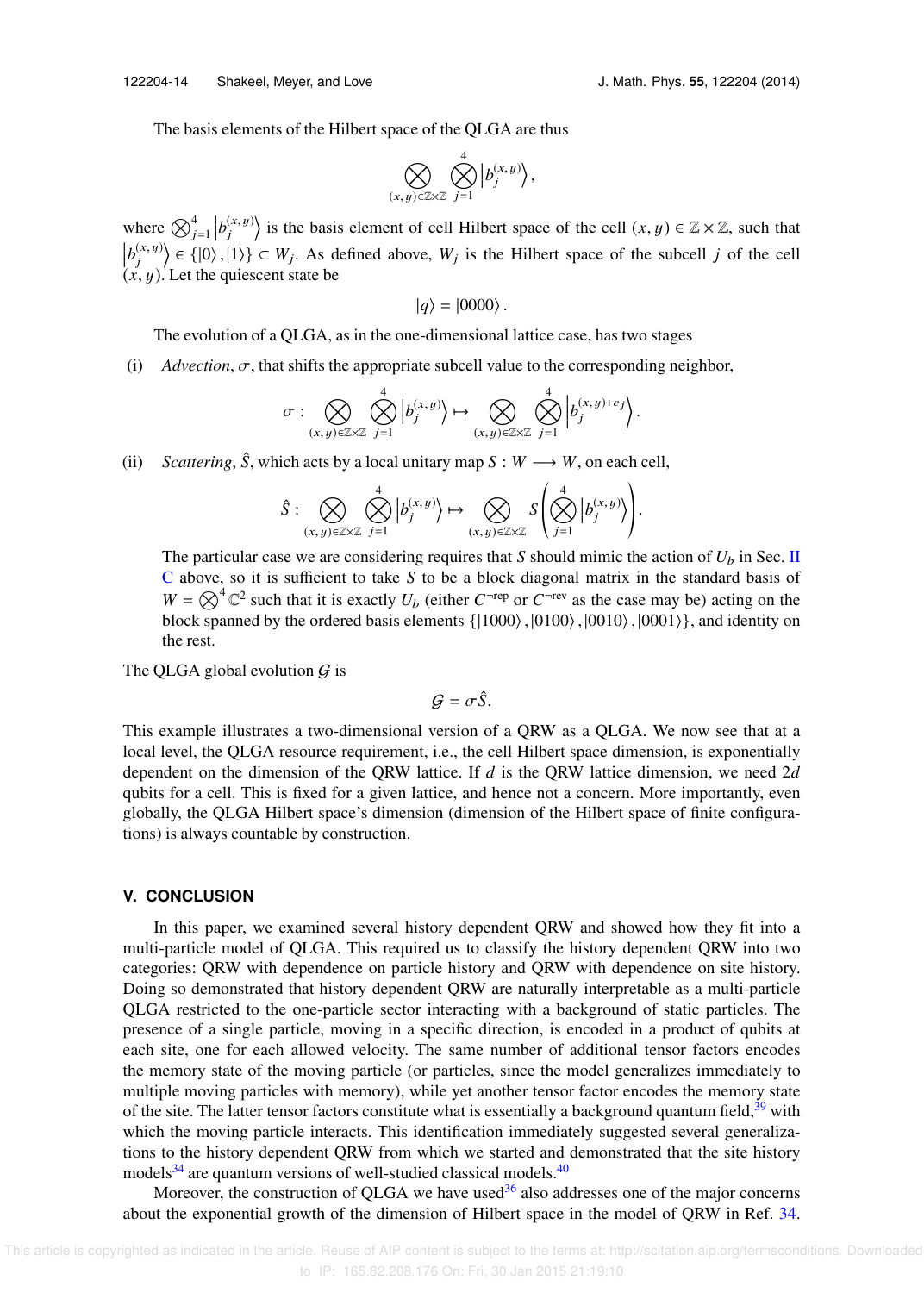We gave explicit constructions of QLGA equivalent to the main examples in each category of history dependent QRW. This includes two-dimensional models, e.g., the QLGA described in the last subsection is equivalent to QRW on a two-dimensional lattice that are non-reversing (not revisiting the immediately previous site) or non-repeating (not repeating a hop in the same direction).<sup>[33](#page-16-16)</sup>

The physical interpretations of various history dependent QRW that become natural when the model is identified as a QLGA seems likely to provide at least heuristic, if not analytic, explanations for numerically observed behaviors like "anomalous" quantum diffusion and decoherence/transition to classicality. These improved understandings may motivate construction of novel quantum algorithms, possibly analogous to classical algorithms based upon history dependent random walks. Furthermore, since QLGA models are not restricted to the single (moving) particle sector, they provide a natural framework within which to extend history dependent QRW to multiple interacting walkers. History *independent* QRW with multiple particles are capable of universal quantum computation, $44$  so there are likely to be quantum algorithmic applications for multi-particle sectors of QLGA encoding history dependent walkers.

The QLGA generalization of a QRW also raises the question whether every QRW can be so described, particularly if the site history model were to include a stronger notion of self-avoidance. We would then possibly enter the QCA regime and this deserves investigation. Since QCA is the most general model of many body systems based on neighborhood interactions, this would also be a bridge to understanding deeper physics than that of particles colliding on a lattice.

#### **ACKNOWLEDGMENTS**

This work has been partially supported by the Air Force Office of Scientific Research as part of the Transformational Computing in Aerospace Science and Engineering Initiative under Grant No. FA9550-12-1-0046 and by the National Science Foundation under Award PHY-0955518.

- <span id="page-15-0"></span><sup>1</sup> K. Pearson, "The problem of the random walk," [Nature](http://dx.doi.org/10.1038/072294b0) 72, 294 (1905).
- <span id="page-15-1"></span><sup>2</sup> Raleigh, "On the resultant of a large number of vibrations of the same pitch and of arbitrary phase," [Philosophical Magazine](http://dx.doi.org/10.1080/14786448008626893) 10, 73–78 (1880).
- <sup>3</sup> Raleigh, "The problem of the random walk," [Nature](http://dx.doi.org/10.1038/072318a0) 72, 318 (1905).
- <sup>4</sup> L. Bachelier, "Théorie de la spéculation," Annales Scientifiques de l'École Normale Supérieure 3, 21–86 (1900).
- <sup>5</sup> G. Pólya, "Wahrscheinlichkeitstheoretisches über die 'Irrfahrt'," Mitteilungen der Physikalischen Gesellschaft Zürich 19, 75–86 (1919).
- <span id="page-15-2"></span><sup>6</sup> G. Pólya, "Quelques problèmes de probabilité se rapportant à la 'promenade au hasard'," l'Enseignement Mathématique 20, 444–445 (1919).
- <span id="page-15-3"></span> $<sup>7</sup>$  N. Metropolis and S. Ulam, "The Monte Carlo method," [J. Am. Stat. Assoc.](http://dx.doi.org/10.1080/01621459.1949.10483310) 44, 335–341 (1949).</sup>
- <span id="page-15-4"></span><sup>8</sup> C. H. Papadimitriou, "On selecting a satisfying truth assignment," in *Proceedings of the 32nd Annual Symposium on Foundations of Computer Science* (1991), pp. 163–169.
- <span id="page-15-5"></span><sup>9</sup> U. Schöning, "A probabilistic algorithm for k-SAT and constraint satisfaction problems," in *Proceedings of the 40th Annual Symposium on Foundations of Computer Science* (1999), pp. 410–414.
- <span id="page-15-6"></span><sup>10</sup> D. A. Meyer, "From quantum cellular automata to quantum lattice gases," [J. Stat. Phys.](http://dx.doi.org/10.1007/BF02199356) **85**, 551–574 (1996).
- <span id="page-15-7"></span><sup>11</sup> A. Ambainis, E. Bach, A. Nayak, A. Vishwanath, and J. Watrous, "One-dimensional quantum walks," *Proceedings of the 33rd Annual ACM Symposium on the Theory of Computing*, STOC '01 (2001), pp. 37–49.
- <span id="page-15-8"></span><sup>12</sup> B. M. Boghosian and W. Taylor, "Simulating quantum mechanics on a quantum computer," [Phys. D–Nonlinear Phenom.](http://dx.doi.org/10.1016/S0167-2789\(98\)00042-6) 120, 30–42 (1998).
- <span id="page-15-9"></span><sup>13</sup> L. Grover, "A fast quantum mechanical algorithm for database search," in *Proceedings of the 28th Annual ACM Symposium on the Theory of Computing* (1996), pp. 212–219.
- <span id="page-15-10"></span><sup>14</sup> N. Shenvi, J. Kempe, and K. B. Whaley, "Quantum random walk search algorithm," [Phys. Rev. A](http://dx.doi.org/10.1103/PhysRevA.67.052307) 67, 052307-1-052307-11 (2003).
- <span id="page-15-11"></span><sup>15</sup> A. Ambainis, J. Kempe, and A. Rivosh, "Coins make quantum walks faster," in *Proceedings of the 16th ACM-SIAM Symposium on Discrete Algorithms* (2005), pp. 1099–1108.
- <span id="page-15-12"></span><sup>16</sup> E. Farhi and S. Gutmann, "Analog analogue of a digital quantum computation," [Phys. Rev. A](http://dx.doi.org/10.1103/PhysRevA.57.2403) 57, 2403-2406 (1998).
- <span id="page-15-13"></span><sup>17</sup> A. M. Childs and J. Goldstone, "Spatial search by quantum walk," Phys. Rev. A **70**, 022314-1-022314-11 (2004).
- <span id="page-15-14"></span><sup>18</sup> A. M. Childs and J. Goldstone, "Spatial search and the Dirac equation," Phys. Rev. A 70, 042312-1–042312-5 (2004).
- <span id="page-15-15"></span><sup>19</sup> E. Farhi, J. Goldstone, and S. Gutmann, "A quantum algorithm for the Hamiltonian NAND tree," [Theory Comput.](http://dx.doi.org/10.4086/toc.2008.v004a008) 4, 169–190 (2008).
- <span id="page-15-16"></span> $^{20}$  A. M. Childs, R. Cleve, E. Deotto, E. Farhi, S. Gutmann, and A. M. Childs, "Exponential algorithmic speedup by a quantum walk," in *Proceedings of the 35th ACM Symposium on the Theory of Computing* (2003), pp. 59–68.
- <span id="page-15-17"></span><sup>21</sup> W. J. C. Orr, "Statistical treatment of polymer solutions at infinite dilution," [Trans. Faraday Soc.](http://dx.doi.org/10.1039/tf9474300012) 43, 12-27 (1947).

<sup>23</sup> W. Kuhn, "Über die Gestalt fadenförmiger Moleküle in Lösungen," [Kolloid-Z.](http://dx.doi.org/10.1007/BF01451681) 68, 2–15 (1934).

<span id="page-15-18"></span> $22$  P. J. Flory, "The configuration of real polymer chains," [J. Chem. Phys.](http://dx.doi.org/10.1063/1.1747243) 17, 303-310 (1949).